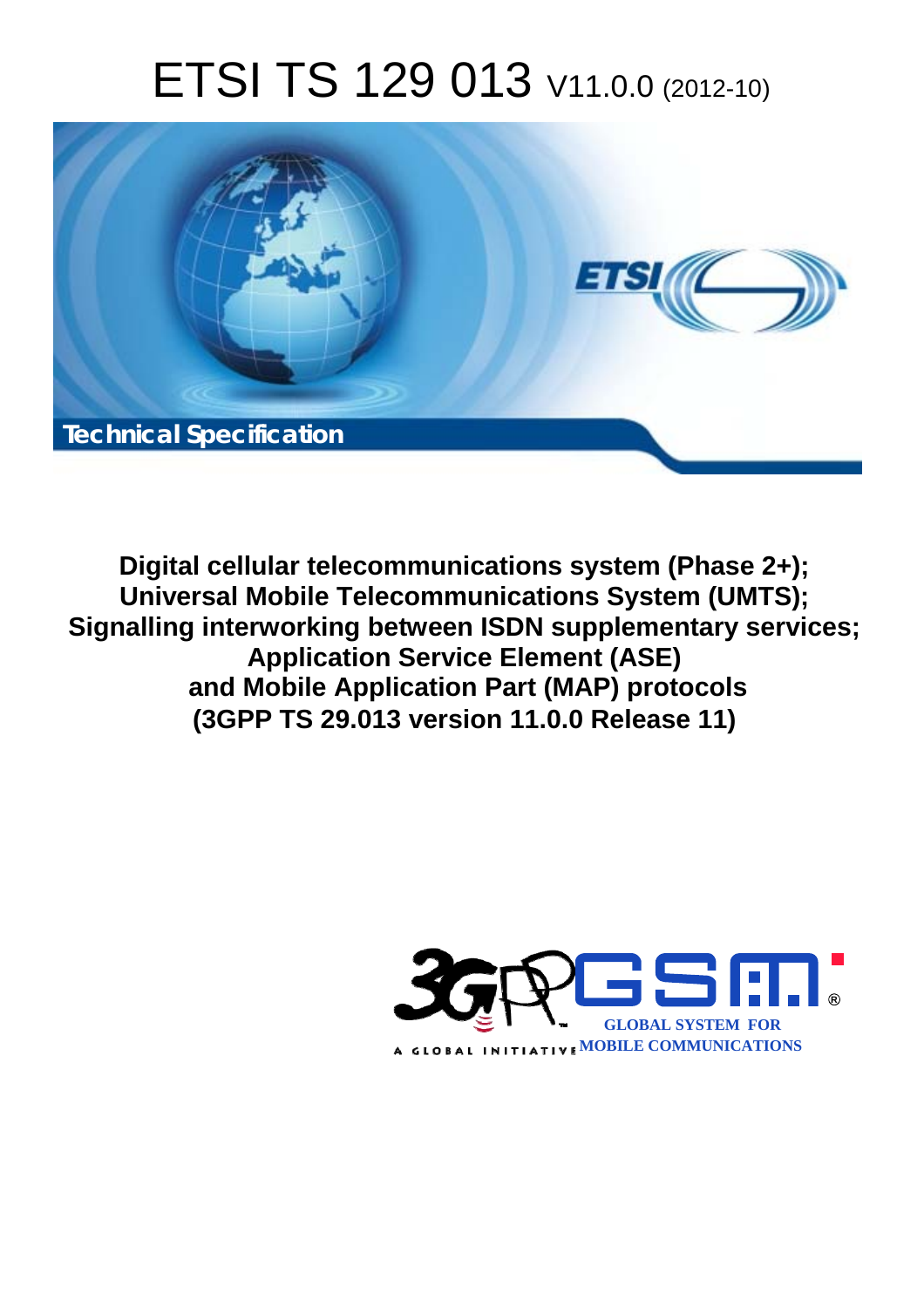Reference RTS/TSGC-0429013vb00

> Keywords GSM,UMTS

#### *ETSI*

#### 650 Route des Lucioles F-06921 Sophia Antipolis Cedex - FRANCE

Tel.: +33 4 92 94 42 00 Fax: +33 4 93 65 47 16

Siret N° 348 623 562 00017 - NAF 742 C Association à but non lucratif enregistrée à la Sous-Préfecture de Grasse (06) N° 7803/88

#### *Important notice*

Individual copies of the present document can be downloaded from: [http://www.etsi.org](http://www.etsi.org/)

The present document may be made available in more than one electronic version or in print. In any case of existing or perceived difference in contents between such versions, the reference version is the Portable Document Format (PDF). In case of dispute, the reference shall be the printing on ETSI printers of the PDF version kept on a specific network drive within ETSI Secretariat.

Users of the present document should be aware that the document may be subject to revision or change of status. Information on the current status of this and other ETSI documents is available at <http://portal.etsi.org/tb/status/status.asp>

If you find errors in the present document, please send your comment to one of the following services: [http://portal.etsi.org/chaircor/ETSI\\_support.asp](http://portal.etsi.org/chaircor/ETSI_support.asp)

#### *Copyright Notification*

No part may be reproduced except as authorized by written permission. The copyright and the foregoing restriction extend to reproduction in all media.

> © European Telecommunications Standards Institute 2012. All rights reserved.

DECT<sup>™</sup>, PLUGTESTS<sup>™</sup>, UMTS<sup>™</sup> and the ETSI logo are Trade Marks of ETSI registered for the benefit of its Members. **3GPP**TM and **LTE**™ are Trade Marks of ETSI registered for the benefit of its Members and of the 3GPP Organizational Partners.

**GSM**® and the GSM logo are Trade Marks registered and owned by the GSM Association.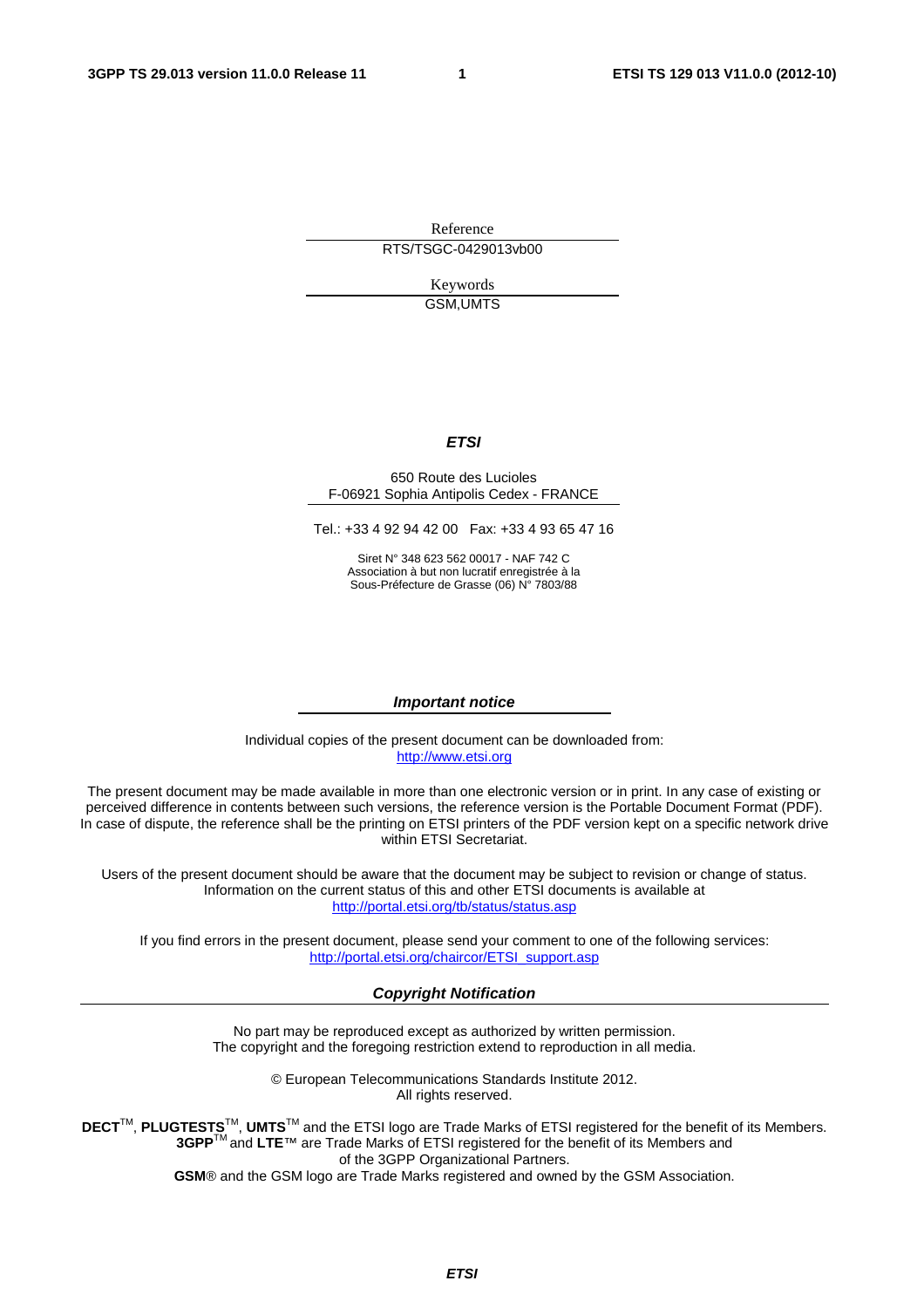## Intellectual Property Rights

IPRs essential or potentially essential to the present document may have been declared to ETSI. The information pertaining to these essential IPRs, if any, is publicly available for **ETSI members and non-members**, and can be found in ETSI SR 000 314: *"Intellectual Property Rights (IPRs); Essential, or potentially Essential, IPRs notified to ETSI in respect of ETSI standards"*, which is available from the ETSI Secretariat. Latest updates are available on the ETSI Web server ([http://ipr.etsi.org\).](http://webapp.etsi.org/IPR/home.asp)

Pursuant to the ETSI IPR Policy, no investigation, including IPR searches, has been carried out by ETSI. No guarantee can be given as to the existence of other IPRs not referenced in ETSI SR 000 314 (or the updates on the ETSI Web server) which are, or may be, or may become, essential to the present document.

## Foreword

This Technical Specification (TS) has been produced by ETSI 3rd Generation Partnership Project (3GPP).

The present document may refer to technical specifications or reports using their 3GPP identities, UMTS identities or GSM identities. These should be interpreted as being references to the corresponding ETSI deliverables.

The cross reference between GSM, UMTS, 3GPP and ETSI identities can be found under [http://webapp.etsi.org/key/queryform.asp.](http://webapp.etsi.org/key/queryform.asp)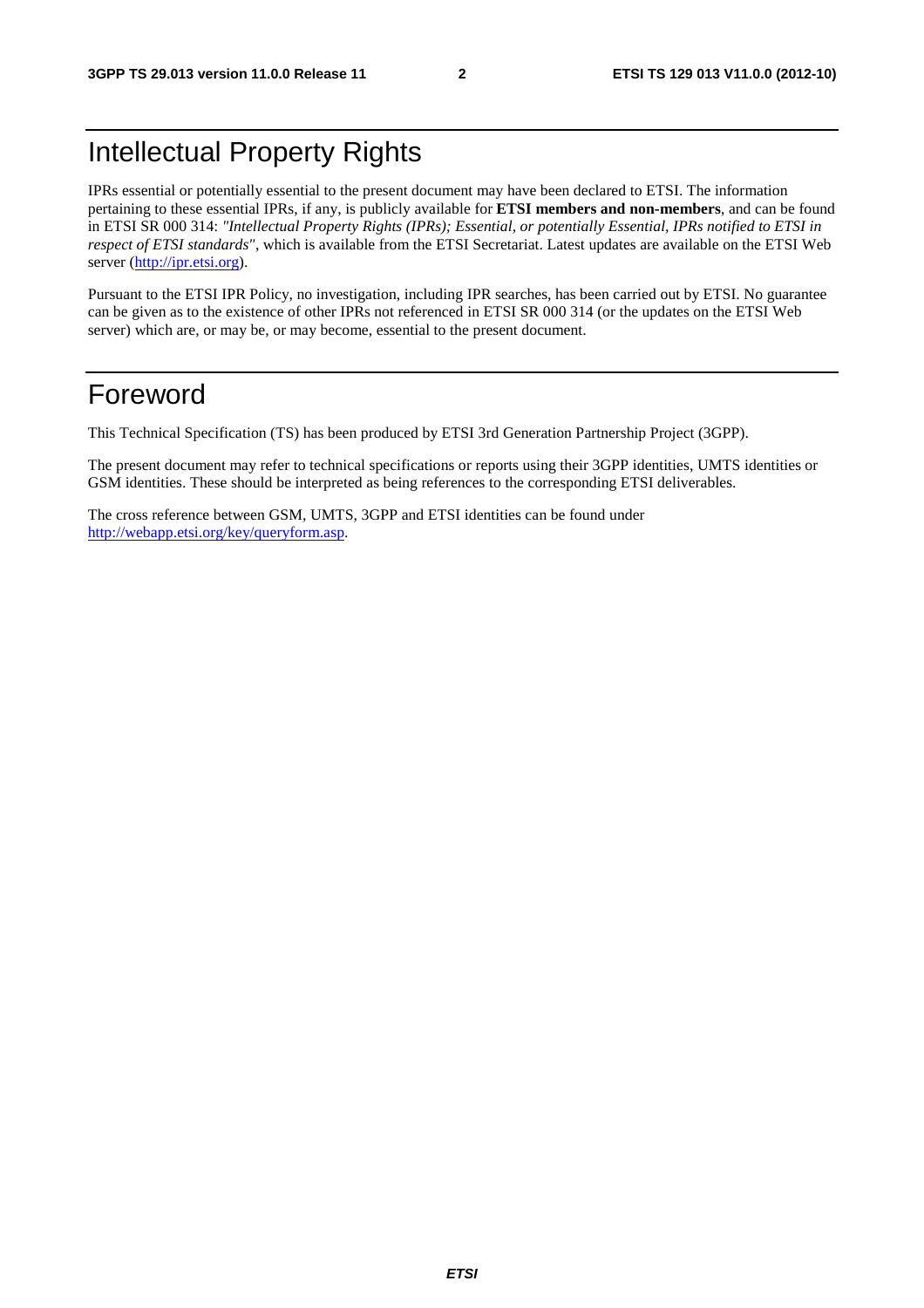$\mathbf{3}$ 

## Contents

| 1                                               |                               |  |  |
|-------------------------------------------------|-------------------------------|--|--|
| 2                                               |                               |  |  |
| 3<br>3.1<br>3.2                                 |                               |  |  |
| 4<br>4.1<br>4.2<br>4.3<br>4.4<br>4.4.1<br>4.4.2 |                               |  |  |
| 5<br>5.1<br>5.1.1<br>5.2<br>5.3                 |                               |  |  |
| 6<br>6.1<br>6.1.1<br>6.2                        |                               |  |  |
| 6.2.1<br>6.2.2<br>6.2.3                         |                               |  |  |
| 6.2.4<br>6.3<br>6.3.1<br>6.3.2<br>6.3.3         |                               |  |  |
| 6.3.4<br>$\tau$                                 |                               |  |  |
| 7.1<br>7.2<br>7.2.1<br>7.2.2                    |                               |  |  |
| 7.3<br>7.3.1<br>7.4<br>7.4.1                    |                               |  |  |
| 7.4.2                                           | <b>Annex A (informative):</b> |  |  |
|                                                 |                               |  |  |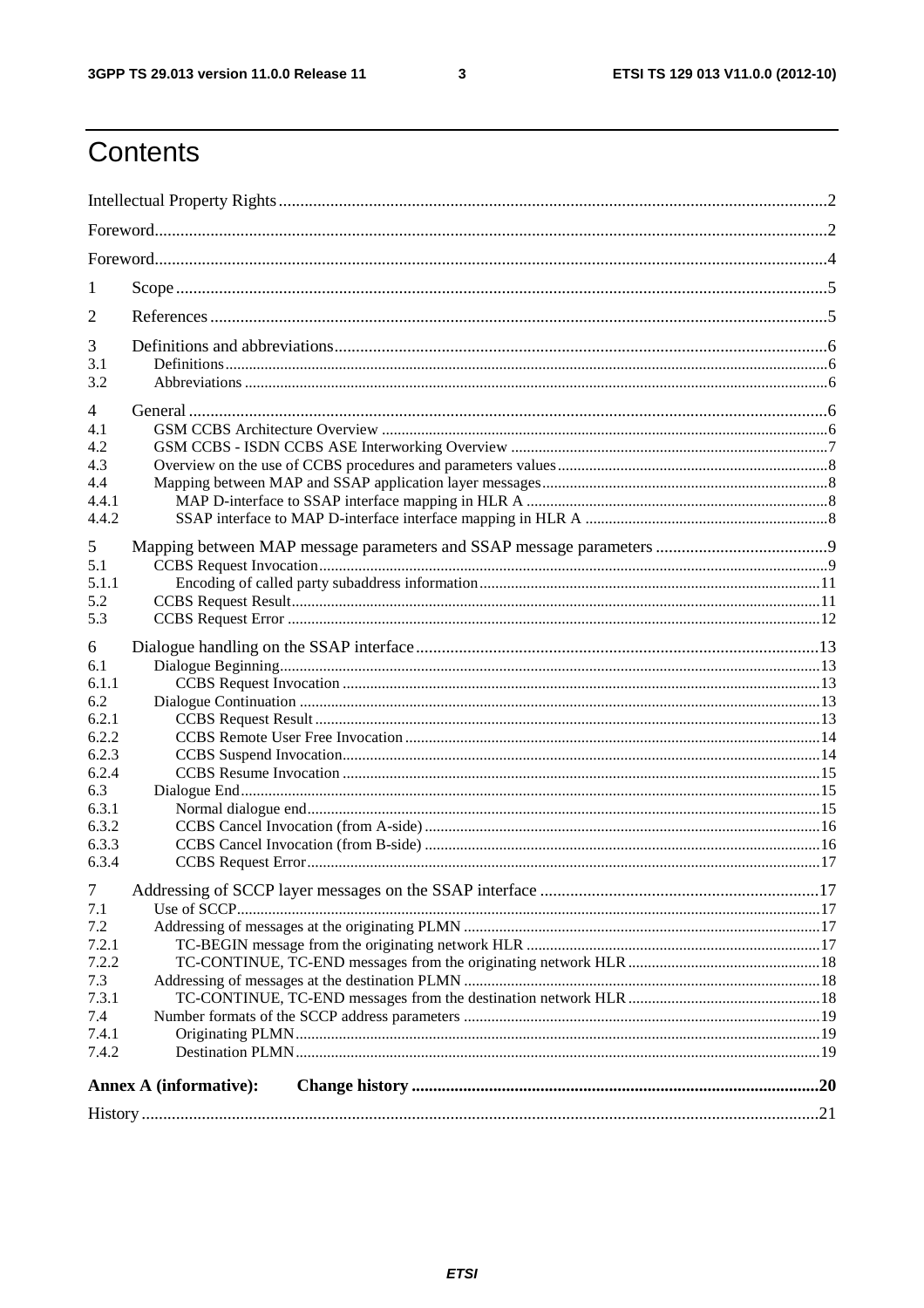## Foreword

This Technical Specification has been produced by the 3GPP.

This TS provides a detailed specification for interworking between the ISDN Supplementary Services ASE protocol and the Mobile Application Part (MAP) D interface protocol for handling of supplementary services within the 3GPP system.

The contents of the present document are subject to continuing work within the TSG and may change following formal TSG approval. Should the TSG modify the contents of this TS, it will be re-released by the TSG with an identifying change of release date and an increase in version number as follows:

Version 3.y.z

where:

- x the first digit:
	- 1 presented to TSG for information;
	- 2 presented to TSG for approval;
	- 3 Indicates TSG approved document under change control.
- y the second digit is incremented for all changes of substance, i.e. technical enhancements, corrections, updates, etc.
- z the third digit is incremented when editorial only changes have been incorporated in the specification;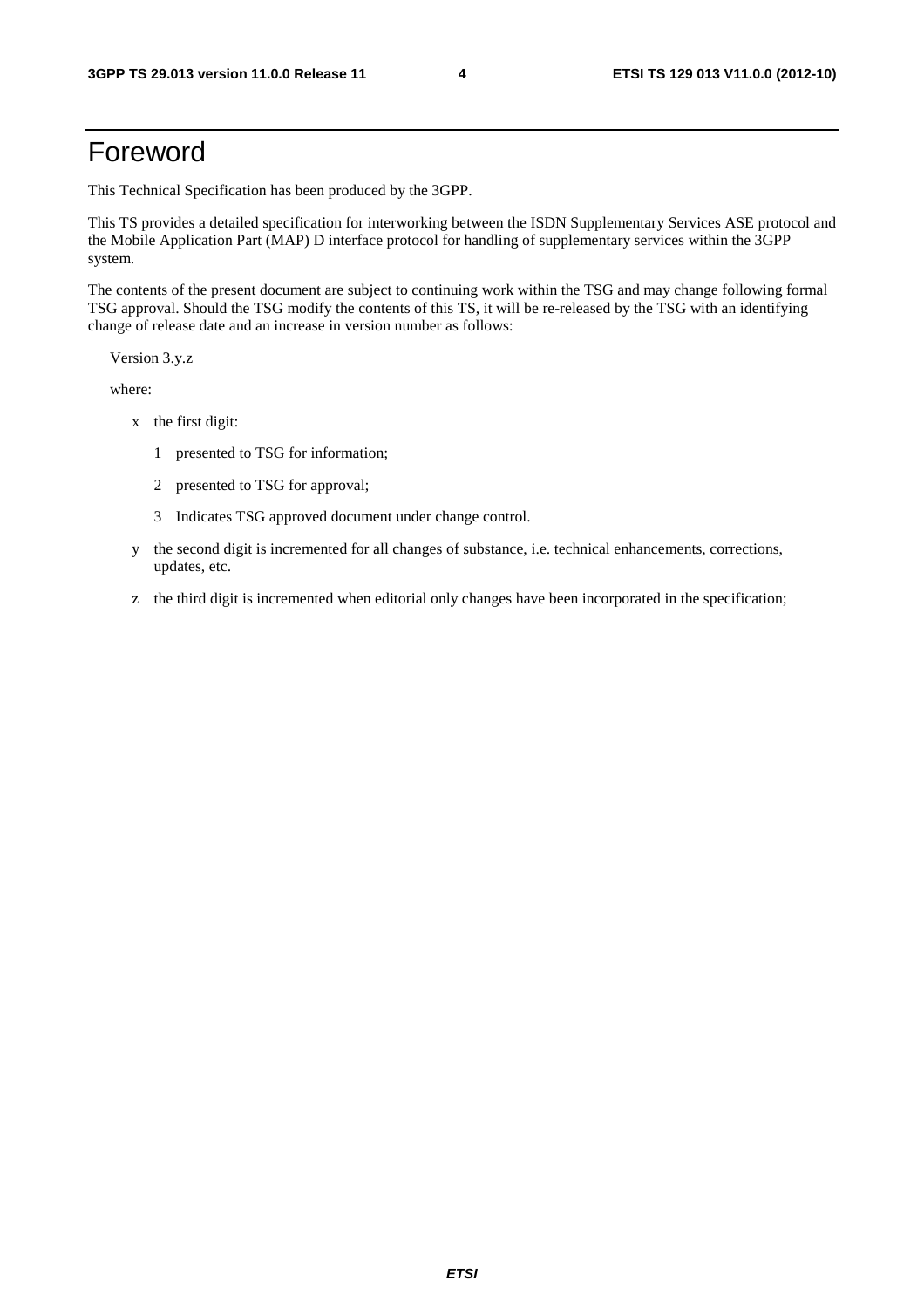## 1 Scope

The scope of the present document is to provide a specification for interworking between the ISDN Application Service Element (ASE) protocol for supplementary services and the Mobile Application Part (MAP) protocol on MAP Dinterface protocol for handling of supplementary services within the digital cellular telecommunications system (Phase 2+). This version of the specification includes the interworking for the Call Completion to Busy Subscriber (CCBS) service between the ISDN CCBS-ASE and MAP.

The MAP protocol for CCBS service is specified in GSM 09.02. The ISDN CCBS-ASE protocol is specified in ETS 300 356-18. The ISDN CCBS-ASE protocol is also commonly referred to as the SSAP protocol in GSM 03.93. This specification clarifies the interworking within the HLR between these protocols for the Call Completion to Busy Subscriber (CCBS) service.

Clause 4 describes the mapping between MAP application layer messages and SSAP application layer messages.

Clause 5 describes the mapping between MAP message parameters and SSAP message parameters.

Clause 6 describes the dialogue handling on the SSAP interface.

Clause 7 describes the SCCP layer addressing for messages on the SSAP interface.

## 2 References

The following documents contain provisions which, through reference in this text, constitute provisions of the present document.

- References are either specific (identified by date of publication, edition number, version number, etc.) or non-specific.
- For a specific reference, subsequent revisions do not apply.
- For a non-specific reference, the latest version applies.
- [1] GSM 01.04: "Digital cellular telecommunications system (Phase 2+); Abbreviations and acronyms".
- [2] GSM 02.93: "Digital cellular telecommunications system (Phase 2+); Completion of calls to busy subscriber (CCBS) supplementary services - Stage 1".
- [3] GSM 03.93: "Digital cellular telecommunications system (Phase 2+); Technical Realisation of Completion of Calls to Busy Subscriber (CCBS); Stage 2'.
- [4] GSM 04.80: "Digital cellular telecommunications system (Phase 2+); Mobile radio interface layer 3 supplementary services specification Formats and coding".
- [5] GSM 04.93: "Digital cellular telecommunications system (Phase 2+); Technical Realisation of Completion of Calls to Busy Subscriber (CCBS); Stage 3'.
- [6] GSM 09.02 "Digital cellular telecommunications system (Phase 2+); Mobile Application Part (MAP) specification".
- [7] GSM 09.07 : "Digital cellular telecommunications system (Phase 2+); General requirements on interworking between the Public Land Mobile Network (PLMN) and the Integrated Services Digital Network (ISDN) or Public Switched Telephone Network (PSTN)".
- [8] ETS 300 102-1 (1990): "Integrated Services Digital Network (ISDN); User-network interface layer 3 specifications for basic call control".
- [9] ETS 300 356-18: 'ISDN User Part (ISUP) version 2 for the international interface: Part 18: Completion of Calls to Busy Subscriber (CCBS) supplementary service".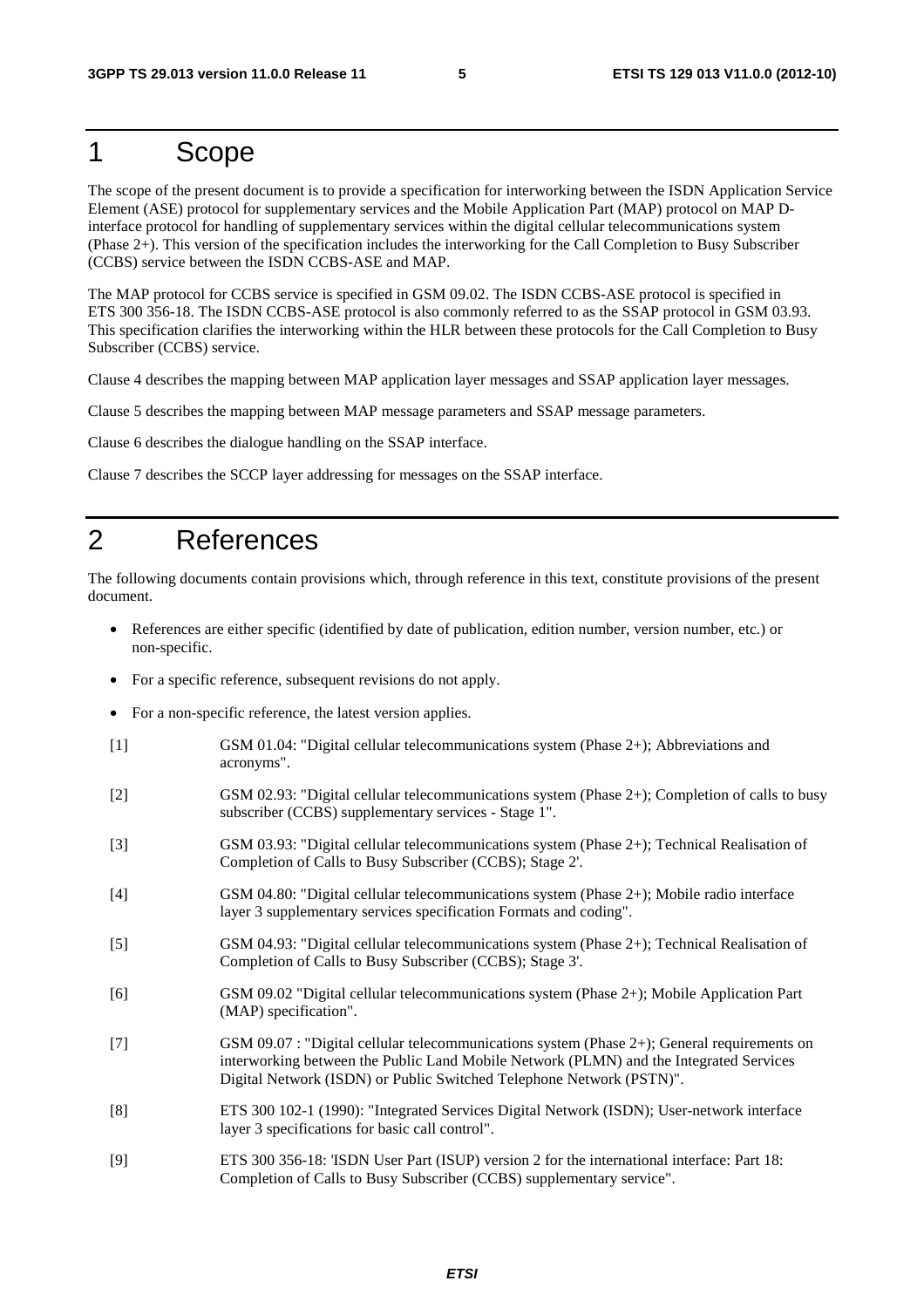[10] ETS 300 358: 'Integrated Services Digital Network (ISDN); Completion of Calls to Busy Subscriber (CCBS) supplementary service; Functional capabilities and information flows".

## 3 Definitions and abbreviations

## 3.1 Definitions

For the purposes of this specification, the following definitions apply:

**SSAP**: Supplementary Service Application Part. SSAP is the protocol used for CCBS procedures on the interface between the originating and destination network. Communication across this interface is performed using SCCP Connectionless Signalling (Refer to ETS 300 358). The terms CCBS-ASE defined in ETS 300 356-18 for the ISDN CCBS service and SSAP defined in GSM 03.93 are the same and are used interchangeably in this specification. The SSAP interface is between the originating network entities (HLR A, OLE) and the destination network entities (HLR B, DLE).

## 3.2 Abbreviations

Abbreviations used in this specification are listed in GSM 01.04.

For the purposes of this specification, the following abbreviations apply:

| <b>Application Service Element</b>            |
|-----------------------------------------------|
| Call Completion to Busy Subscriber            |
| <b>Destination Local Exchange</b>             |
| <b>Integrated Services Digital Network</b>    |
| Mobile Application Part                       |
| Originating Local Exchange                    |
| <b>Signalling Connection Control Part</b>     |
| <b>Supplementary Service Application Part</b> |
| <b>Transaction Capabilities</b>               |
|                                               |

## 4 General

### 4.1 GSM CCBS Architecture Overview

The stage 1 of the CCBS service is defined in GSM 02.93.

The network architecture to support the CCBS service in GSM networks is defined in GSM 03.93. For convenience, the architecture is shown again in this specification. Figure 4.1.1 is an architectural overview of the CCBS service when interworking between the originating and the destination networks involved. The originating network may be a mobile network or a fixed network and the destination network may also be a mobile network or a fixed network.

The call related signalling (see ETS 300 356-18) for CCBS is performed on ISUP links on the following interfaces:

VMSC A - GMSC B;

VMSC A - DLE;

OLE - GMSC B;

whereas the specific CCBS procedures (see ETS 300 356-18) are performed via the SSAP protocol, which is signalled on the following interfaces:

HLR A - HLR B;

HLR A - DLE;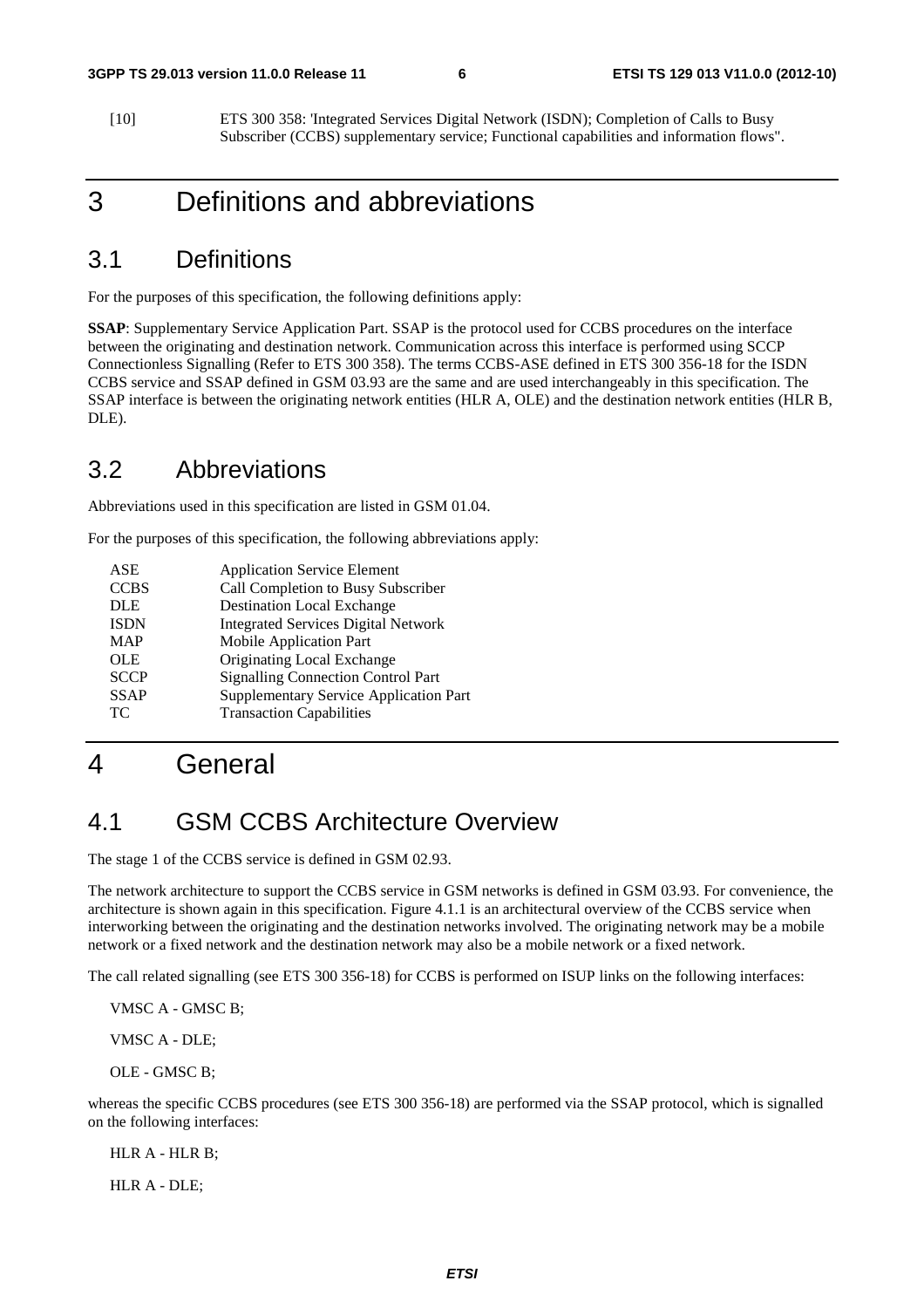#### OLE - HLR B.

This specification only describes the MAP - SSAP protocol interworking.



#### **Figure 4.1: Architectural overview showing common point of interworking**

## 4.2 GSM CCBS - ISDN CCBS ASE Interworking Overview

The non-call related signalling procedures for CCBS between the originating network and the destination network are defined in ETS 300 356-18 as the ISDN CCBS-ASE. The GSM network also uses these signalling procedures for CCBS without any changes. The ISDN CCBS ASE protocol is supported in GSM networks in the HLR A (originating network) and HLR B (destination network). Therefore no protocol interworking for ISDN CCBS-ASE is needed for the CCBS service between GSM networks and ISDN networks.

In GSM networks, the CCBS functionality is distributed across several network entities (see GSM 03.93) including the HLR, VLR, MSC and the MS. The HLR shall provide any necessary signalling interworking between the MAP protocol for call completion services on the MAP D-interface (between the VLR and the HLR) and ISDN CCBS-ASE protocol between the originating and destination networks.

The MAP protocol for CCBS service is specified in GSM 09.02. The ISDN CCBS-ASE protocol is specified in ETS 300 356-18. This specification clarifies the interworking within the HLR between these protocols.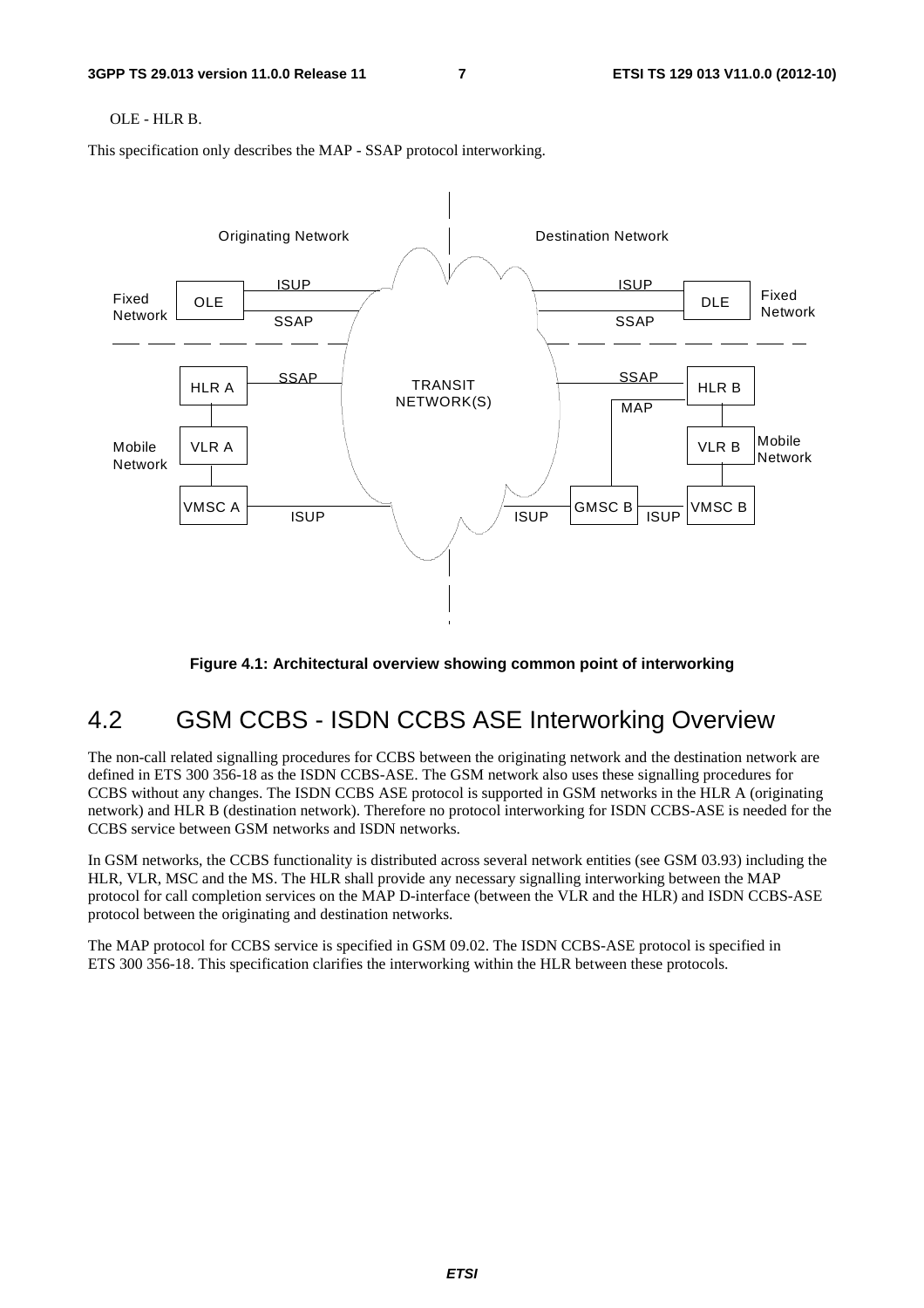## 4.3 Overview on the use of CCBS procedures and parameters values

A GSM subscriber can roam while there is an active CCBS request. The called party address (MSISDN) information is used to initiate a dialogue with the destination network on the SSAP interface. The dialogue on the SSAP interface is opened and maintained while there is an active CCBS request (see ETS 300 356-18). However, the dialogues on the MAP D interface can be closed and reopened as necessary (see GSM 09.02 and GSM 03.93) and use the IMSI information for addressing.

## 4.4 Mapping between MAP and SSAP application layer messages

The mapping of MAP messages on the D interface and SSAP messages between the originating and destination networks is described. The precise coding of these messages is given in GSM 09.02 and ETS 300 356-18.

### 4.4.1 MAP D-interface to SSAP interface mapping in HLR A

#### **Table 4.1: Mapping of GSM 09.02 (MAP) operations to ETS 300 356-18 (SSAP) operations**

| <b>MAP OPERATIONS</b>                                                                                          | <b>SSAP OPERATIONS</b>                                                                                |  |  |
|----------------------------------------------------------------------------------------------------------------|-------------------------------------------------------------------------------------------------------|--|--|
| RegisterCCEntry                                                                                                | CcbsRequest                                                                                           |  |  |
| EraseCCEntry/ A GSM 03.93 Event (note 1)                                                                       | CcbsCancel                                                                                            |  |  |
| RemoteUserFree Result/                                                                                         | CcbsSuspend                                                                                           |  |  |
| RemoteUserFree Error/                                                                                          |                                                                                                       |  |  |
| A GSM 03.93 Event (note 2)                                                                                     |                                                                                                       |  |  |
| StatusReport/                                                                                                  | CcbsResume                                                                                            |  |  |
| A GSM 03.93 Event (note 3)                                                                                     |                                                                                                       |  |  |
| NOTE 1                                                                                                         | This event may be local to HLR A. See GSM 03.93 for a dynamic description of possible events in HLR A |  |  |
|                                                                                                                | leading to a CCBS request being cancelled. The SSAP CcbsCancel operation can include a cause code     |  |  |
| parameter; this shall be set to the appropriate value corresponding to the actual dynamic event by HLR A (e.g. |                                                                                                       |  |  |
| cCBS-T3-Timeout, cCBS-T4-Timeout).                                                                             |                                                                                                       |  |  |
| NOTE 2                                                                                                         | This event may be local to HLR A. See GSM 03.93 for a dynamic description of possible events in HLR A |  |  |
| leading to a CCBS request being suspended.                                                                     |                                                                                                       |  |  |
| NOTE 3                                                                                                         | This event may be local to HLR A. See GSM 03.93 for a dynamic description of possible events in HLR A |  |  |
| leading to a CCBS request being resumed.                                                                       |                                                                                                       |  |  |

### 4.4.2 SSAP interface to MAP D-interface interface mapping in HLR A

| <b>SSAP OPERATIONS</b>                                                                                                                                                                                                                                                        | <b>MAP OPERATIONS</b>                        |  |
|-------------------------------------------------------------------------------------------------------------------------------------------------------------------------------------------------------------------------------------------------------------------------------|----------------------------------------------|--|
| <b>CcbsRequest Result</b>                                                                                                                                                                                                                                                     | <b>RegisterCCEntry Result</b>                |  |
| <b>CcbsRequest Error</b>                                                                                                                                                                                                                                                      | RegisterCCEntry Error                        |  |
| RemoteUserFree                                                                                                                                                                                                                                                                | RemoteUserFree                               |  |
| CcbsCancel                                                                                                                                                                                                                                                                    | SetReportingState/A GSM 03.93 Event (note 1) |  |
| This event may be local to HLR A. See GSM 03.93 for a dynamic description of possible events in HLR A<br>NOTE 1<br>resulting from a CCBS request being cancelled. The SSAP CcbsCancel operation can include a cause code<br>parameter(e.g. cCBS-T7-Timeout, cCBS-T9-Timeout). |                                              |  |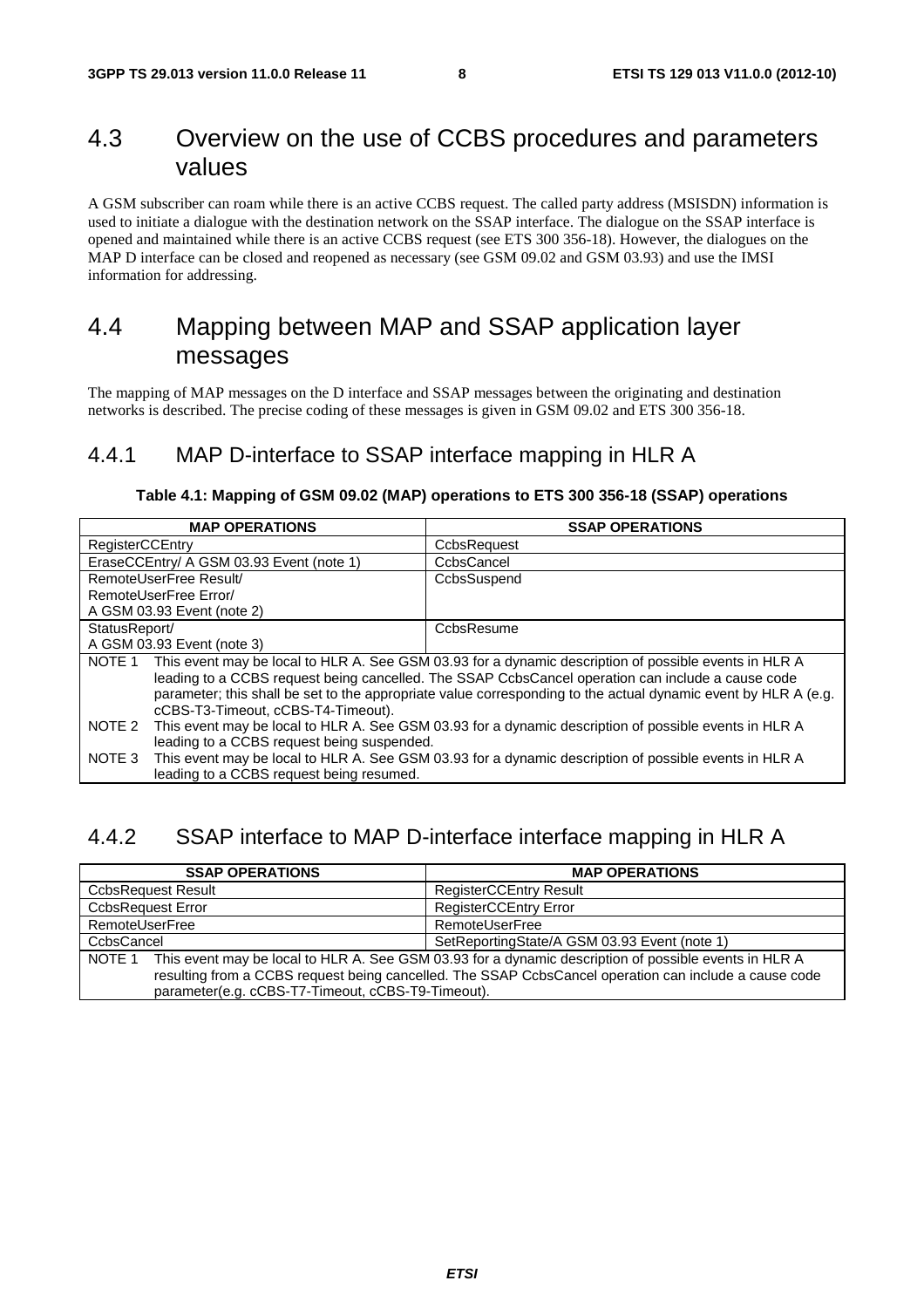## 5 Mapping between MAP message parameters and SSAP message parameters

The mapping between MAP message parameters and SSAP message parameters is described. The precise coding of these messages is given in GSM 09.02 and ETS 300 356-18.

The following messages on the SSAP interface do not contain any parameters:

- RemoteUserFree;
- Suspend;
- Resume.

## 5.1 CCBS Request Invocation



**Figure 5.1: Signalling flow for CCBS Request Invocation**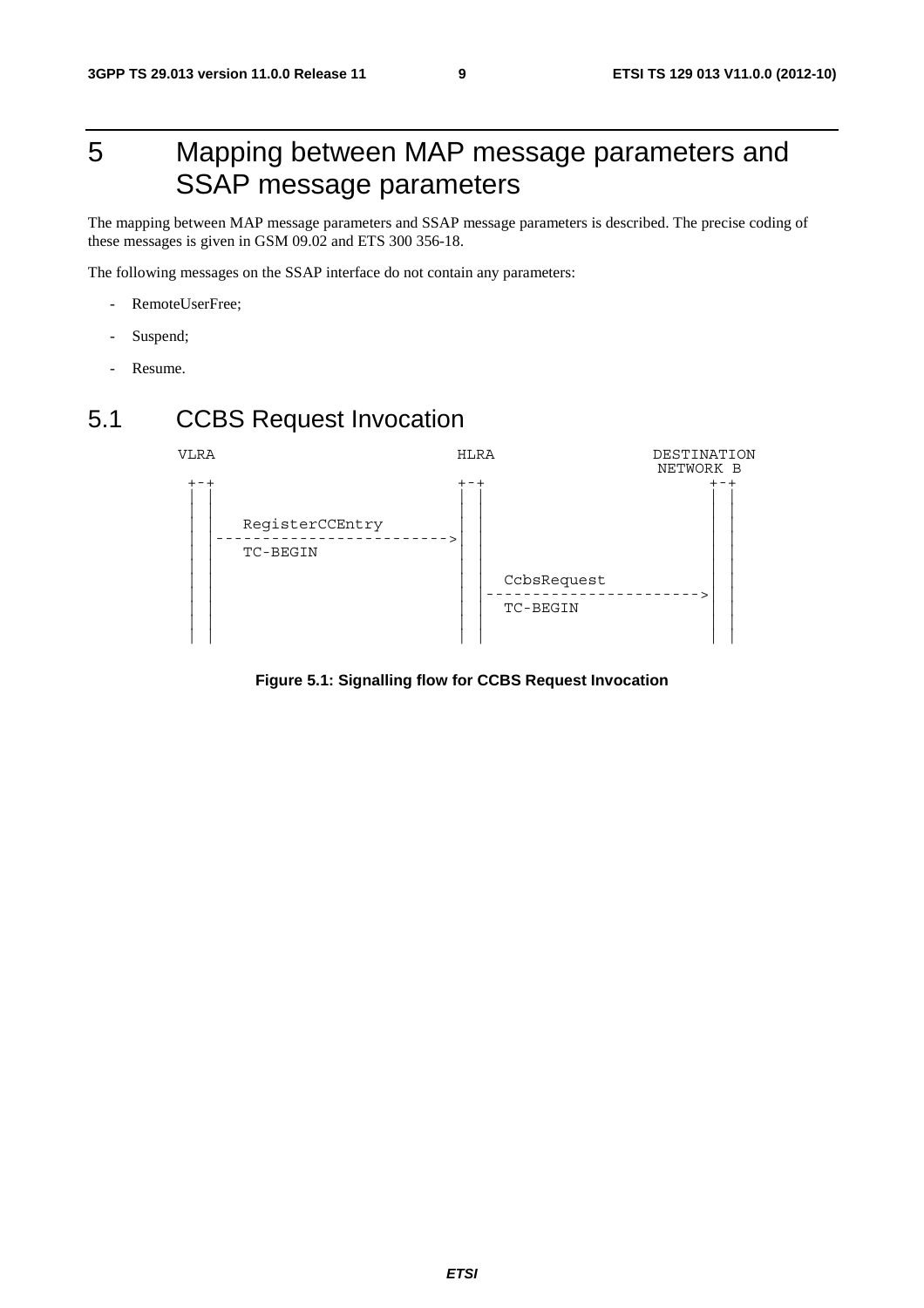| <b>RegisterCCEntry PARAMETERS</b>                                                                                                                                                                                                                                                                     | <b>CcbsRequest PARAMETERS</b>                                                                                                                                                                                                                                                                                                                                          |  |  |
|-------------------------------------------------------------------------------------------------------------------------------------------------------------------------------------------------------------------------------------------------------------------------------------------------------|------------------------------------------------------------------------------------------------------------------------------------------------------------------------------------------------------------------------------------------------------------------------------------------------------------------------------------------------------------------------|--|--|
| ss-Code                                                                                                                                                                                                                                                                                               | not present                                                                                                                                                                                                                                                                                                                                                            |  |  |
| ccbs-Feature                                                                                                                                                                                                                                                                                          |                                                                                                                                                                                                                                                                                                                                                                        |  |  |
| - b-subscriberSubaddress<br>(note 1)                                                                                                                                                                                                                                                                  | accessTransportParameter (note 2)                                                                                                                                                                                                                                                                                                                                      |  |  |
| translatedB-Number                                                                                                                                                                                                                                                                                    | calledPartynumber<br>(note 3)                                                                                                                                                                                                                                                                                                                                          |  |  |
| serviceIndicator                                                                                                                                                                                                                                                                                      | not present                                                                                                                                                                                                                                                                                                                                                            |  |  |
| callInfo                                                                                                                                                                                                                                                                                              | not present                                                                                                                                                                                                                                                                                                                                                            |  |  |
| networkSignalInfo                                                                                                                                                                                                                                                                                     |                                                                                                                                                                                                                                                                                                                                                                        |  |  |
| - ISDN BC Tag, Length, Content<br>(note 4)                                                                                                                                                                                                                                                            | userServiceInf                                                                                                                                                                                                                                                                                                                                                         |  |  |
| networkSignalInfo                                                                                                                                                                                                                                                                                     |                                                                                                                                                                                                                                                                                                                                                                        |  |  |
| - HLC Tag, Length, Content<br>(note 5)                                                                                                                                                                                                                                                                | accessTransportParameter (note 2)                                                                                                                                                                                                                                                                                                                                      |  |  |
| networkSignalInfo                                                                                                                                                                                                                                                                                     |                                                                                                                                                                                                                                                                                                                                                                        |  |  |
| - LLC Tag, Length, Content<br>(note 6)                                                                                                                                                                                                                                                                | accessTransportParameter (note 2)                                                                                                                                                                                                                                                                                                                                      |  |  |
| not present                                                                                                                                                                                                                                                                                           | retainSupported<br>(note 7)                                                                                                                                                                                                                                                                                                                                            |  |  |
| not present                                                                                                                                                                                                                                                                                           | callingPartyNumber<br>(note 8)                                                                                                                                                                                                                                                                                                                                         |  |  |
| not present<br>NOTE <sub>1</sub>                                                                                                                                                                                                                                                                      | userServiceInfPrime<br>(note 9)<br>CCBS-Feature contains the b-subscriberSubaddress parameter which is the called party subaddress. The                                                                                                                                                                                                                                |  |  |
| encoding.                                                                                                                                                                                                                                                                                             | GSM HLR A shall map the called party subaddress into the accessTransportParameter if received from the<br>VLR. The entire called party subaddress information (i.e. called party subaddress IEI, LENGTH and<br>CONTENT) is mapped into the accessTransportParameter. See subclause 5.1.1. for details of the required                                                  |  |  |
| NOTE 2<br>ISDN HLC, LLC and Subaddress.                                                                                                                                                                                                                                                               | The CcbsRequest contains only one accessTransportParameter. This parameter contains information on the                                                                                                                                                                                                                                                                 |  |  |
| NOTE <sub>3</sub>                                                                                                                                                                                                                                                                                     | The called Party Number shall be in the international E.164 format.                                                                                                                                                                                                                                                                                                    |  |  |
| NOTE 4                                                                                                                                                                                                                                                                                                | The networkSignalInfo contains three information elements ISDN BC, HLC, LLC. The structure of this is<br>defined in GSM 09.02 and the content in GSM 09.07. The ISDN BC information element CONTENT (i.e.<br>without ISDN BC TAG, LENGTH) is mapped into the userServiceInf parameter.                                                                                 |  |  |
| The networkSignalInfo contains three information elements ISDN BC, HLC, LLC. The structure of this is<br>NOTE 5<br>defined in GSM 09.02 and the content in GSM 09.07. The entire ISDN HLC information element (i.e. ISDN<br>HLC TAG, LENGTH and CONTENT) is mapped into the accessTransportParameter. |                                                                                                                                                                                                                                                                                                                                                                        |  |  |
| The networkSignalInfo contains three information elements ISDN BC, HLC, LLC. The structure of this is<br>NOTE 6<br>defined in GSM 09.02 and the content in GSM 09.07. The entire ISDN LLC information element (i.e. ISDN<br>LLC TAG, LENGTH and CONTENT) is mapped into the accessTransportParameter. |                                                                                                                                                                                                                                                                                                                                                                        |  |  |
| NOTE <sub>7</sub><br>supports CCBS Retention capability.                                                                                                                                                                                                                                              | This information is local to the HLR A. This information element shall be coded by HLR A to reflect whether it                                                                                                                                                                                                                                                         |  |  |
| NOTE 8<br>NOTE <sub>9</sub>                                                                                                                                                                                                                                                                           | This information is local to HLR A. The HLR A provides callingPartyNumber if CLIR was not invoked (See the<br>serviceIndicator parameter in GSM 09.02 and GSM 03.93). If sent, the A subscriber"s identity shall be the<br>Basic MSISDN (i.e. the main MSISDN) and shall be in the international E.164 format.<br>The GSM HLR A shall not send the userServiceInfPrime |  |  |

#### **Table 5.1: Mapping of CCBS Request Invocation parameters**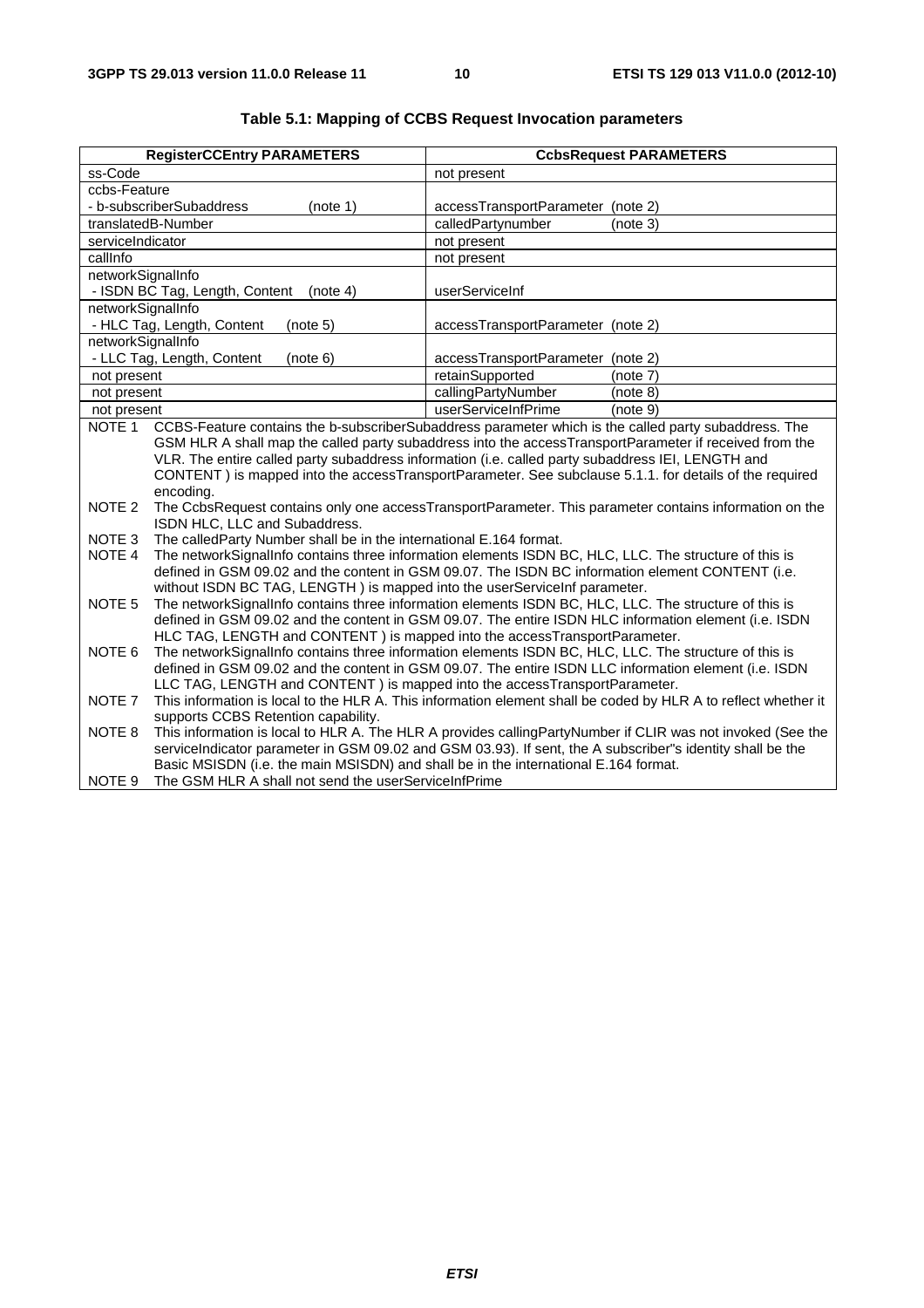## 5.1.1 Encoding of called party subaddress information

The CCBS-Feature parameter is received from the VLR and it may include the b-subscriberSubaddress parameter as defined in GSM 09.02. The Called Party Subaddress information requires additional processing in HLR to ensure correct encoding of this information on the SSAP interface. The HLR shall add two octets to the ISDN-SubaddressString received from the VLR as indicated in figure 5.2.



- NOTE 1 Called Party Subaddress Information Element Identifier (IEI) is defined by ETS 300 102-1. Its value is "01110001". This information is not sent from the VLR and has to be derived locally in the HLR for interworking purposes.
- NOTE 2 This information has to be derived locally in the HLR for interworking purposes.
- NOTE 3 This information is sent by the VLR. The ISDN-SubaddressString contents is defined in GSM 09.02.

#### **Figure 5.2: Encoding of Called Party Subaddress information**

## 5.2 CCBS Request Result



#### **Figure 5.3: Signalling flow for CCBS Request Result**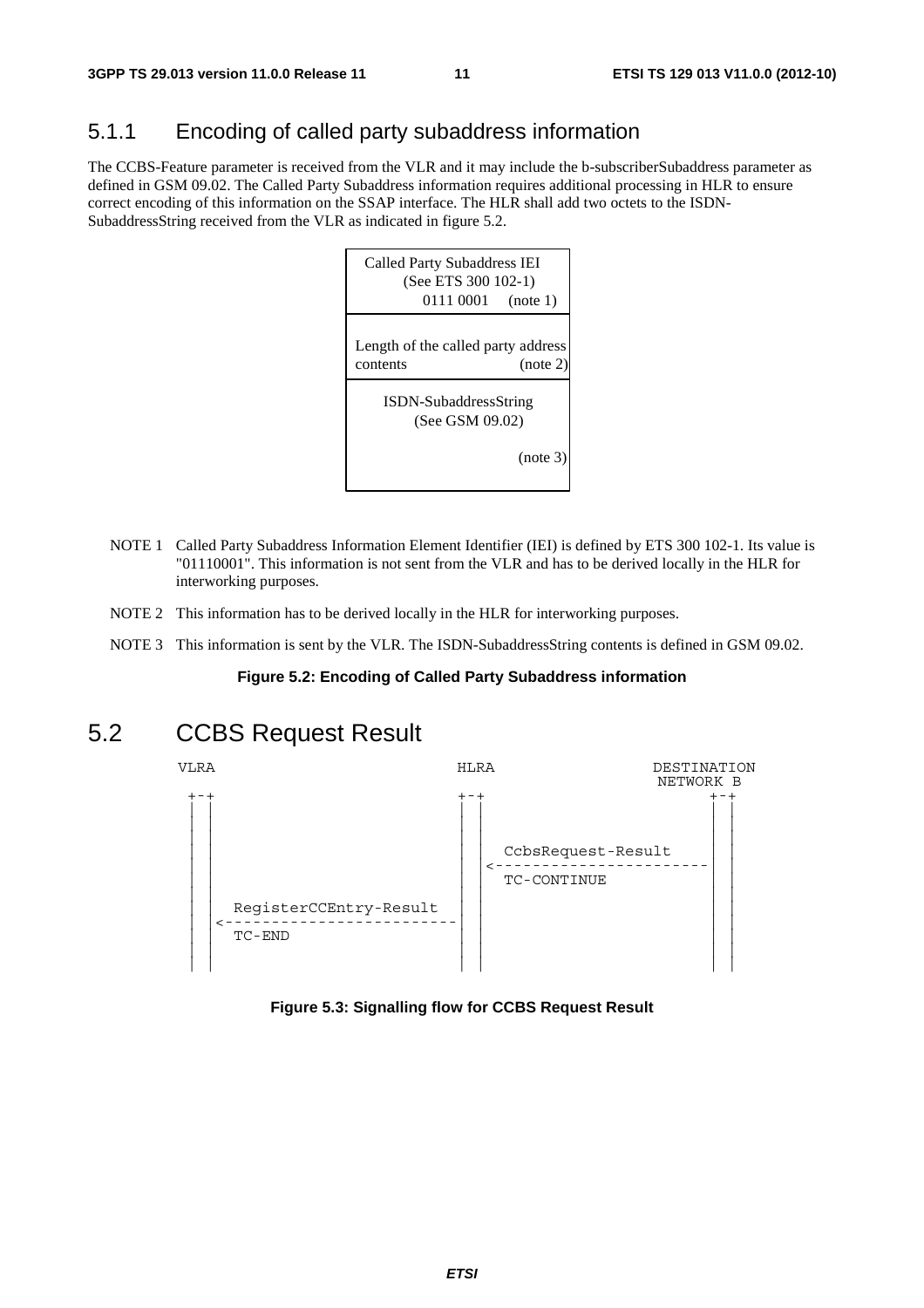|                                                                                                    | <b>CcbsRequest_Result PARAMETERS</b>                                                                              | <b>RegisterCCEntry_Result PARAMETERS</b> |  |
|----------------------------------------------------------------------------------------------------|-------------------------------------------------------------------------------------------------------------------|------------------------------------------|--|
|                                                                                                    | retainSupported (note 1)                                                                                          | not present                              |  |
| ccbs-Feature (note 2)<br>not present                                                               |                                                                                                                   |                                          |  |
|                                                                                                    | NOTE 1 This information is associated with each CCBS Request and indicates whether CCBS Retention is supported    |                                          |  |
|                                                                                                    | by the destination B network (see GSM 03.93).                                                                     |                                          |  |
|                                                                                                    | NOTE 2 This information is local to the HLR A. Some of information contained in ccbs-Feature (e.g. ccbs-index) is |                                          |  |
| allocated by the HLR A. The ccbs-Feature information is sent to the MS (see GSM 03.93, GSM 04.93). |                                                                                                                   |                                          |  |

**Table 5.2: Mapping of CCBS Request Result parameters** 

## 5.3 CCBS Request Error



**Figure 5.4: Signalling flow for CCBS Request Error** 

| Table 5.3: Mapping of CCBS Request Error parameters |
|-----------------------------------------------------|
|-----------------------------------------------------|

| <b>CcbsRequest_Error PARAMETERS</b>                        | <b>RegisterCCEntry_Error PARAMETERS</b>                                                                  |
|------------------------------------------------------------|----------------------------------------------------------------------------------------------------------|
| shortTermDenial/longTermDenial (note 1)                    | shortTermDenial/longTermDenial (note 2)                                                                  |
| NOTE 1 For coding of these User Errors see ETS 300 356-18. |                                                                                                          |
|                                                            | NOTE 2 For coding of these User Errors see GSM 09.02. This information is sent to the MS (see GSM 04.93, |
| GSM 04.80).                                                |                                                                                                          |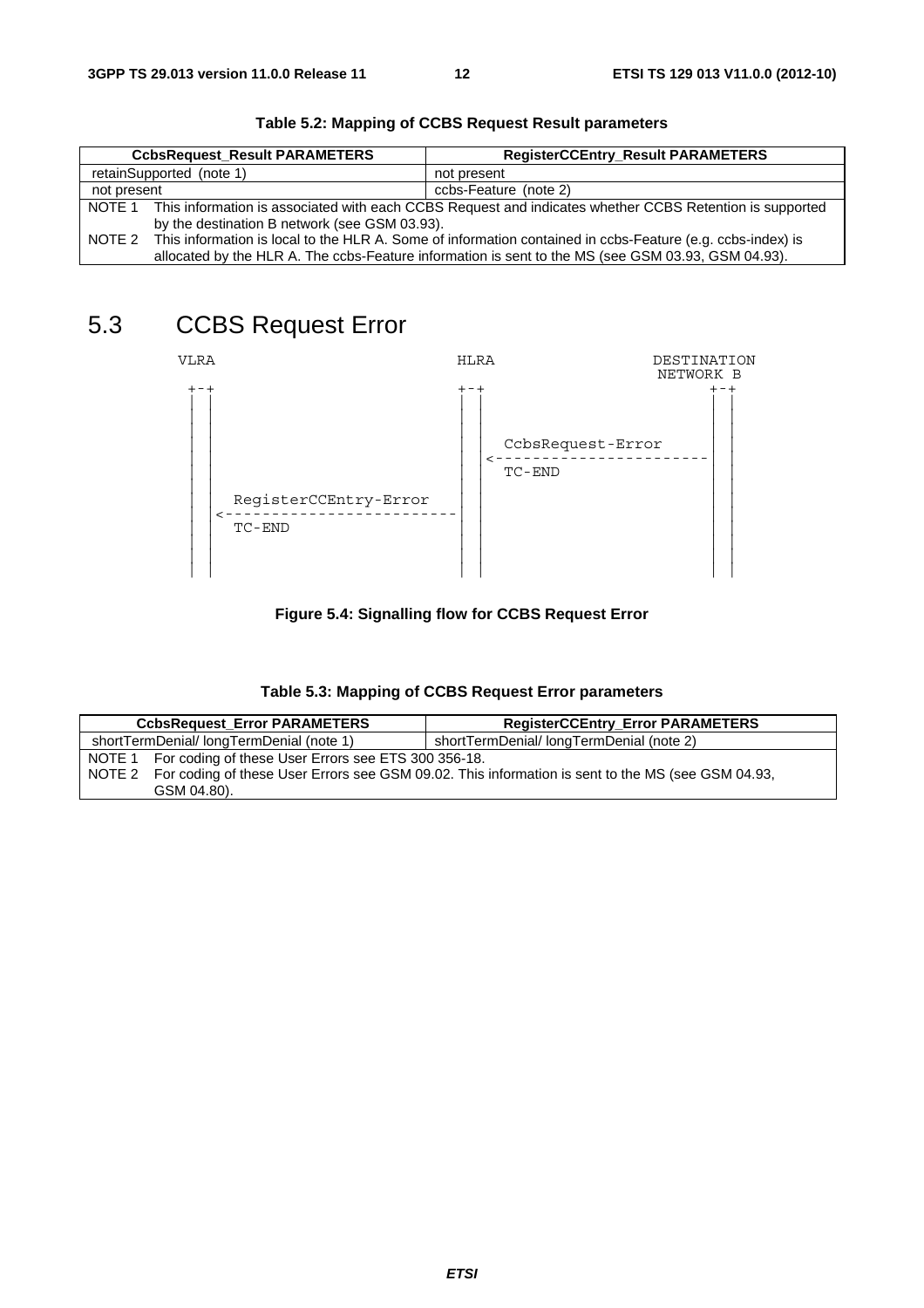## 6 Dialogue handling on the SSAP interface

The dialogue handling on the SSAP interface and the mapping between the corresponding TC transaction sublayer messages on the MAP D and SSAP interfaces is described. The diagrams show the general principle of dialogue handling. Specific message flows depend on the dynamics of the application in the network elements, see GSM 03.93 and GSM 09.02.

## 6.1 Dialogue Beginning

### 6.1.1 CCBS Request Invocation



#### **Figure 6.1: Signalling flow for CCBS REQUEST INVOCATION**

The CCBS Request invocation is carried by TC-BEGIN. The SCCP addressing parameters on the SSAP interface shall be as shown in table 7.1.

### 6.2 Dialogue Continuation

### 6.2.1 CCBS Request Result



**Figure 6.2: Signalling flow for CCBS Request Result** 

The CCBS Request Result is carried by TC-CONTINUE. The SCCP addressing parameters on the SSAP interface shall be as shown in table 7.3.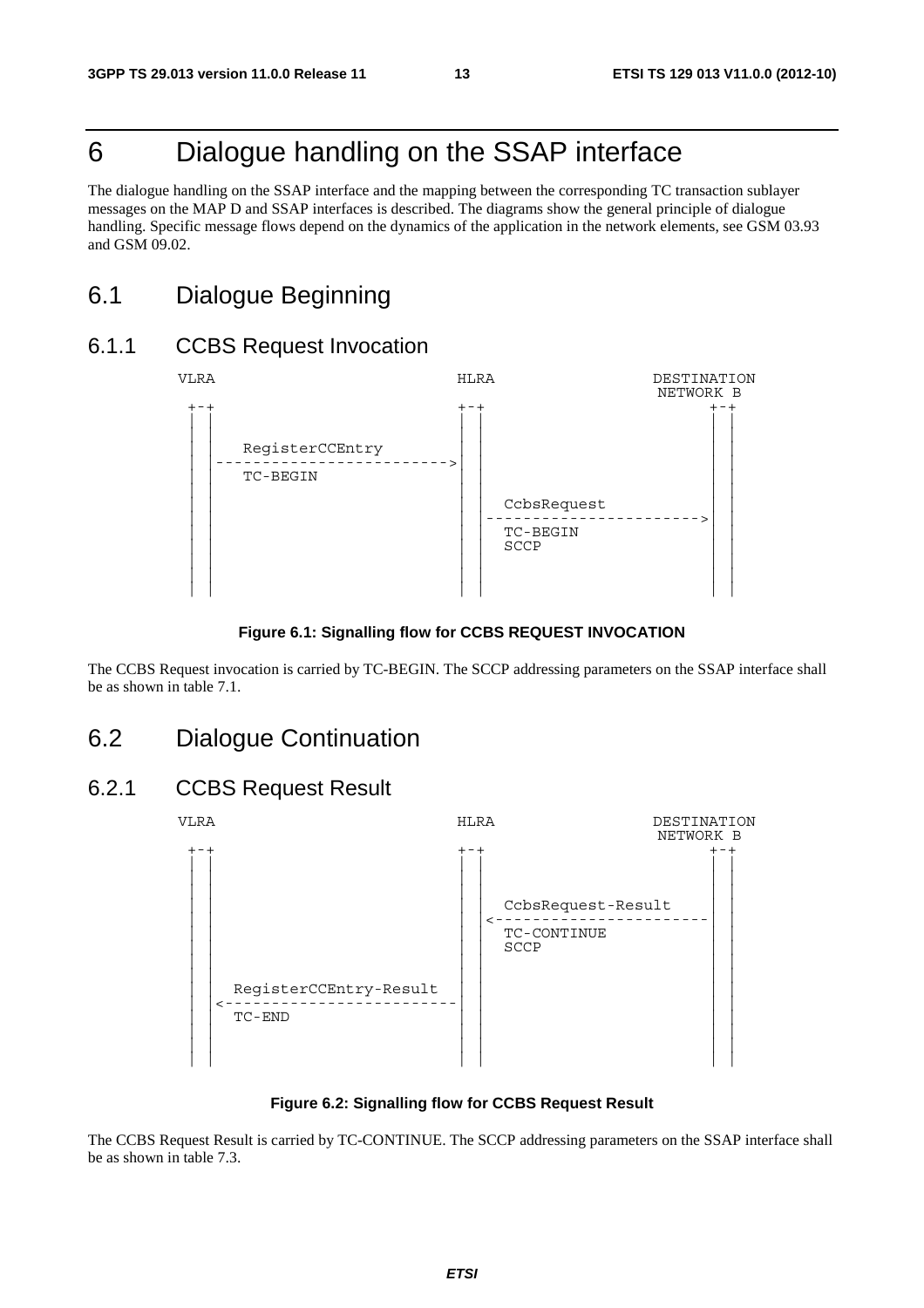### 6.2.2 CCBS Remote User Free Invocation



**Figure 6.3: Signalling flow for Remote User Free Invocation** 

The CCBS Remote User Free Invocation is carried by TC-CONTINUE. The SCCP addressing parameters on the SSAP interface shall be as shown in table 7.3.

## 6.2.3 CCBS Suspend Invocation

| <b>VLRA</b> |                                    | <b>HLRA</b> |                                             | DESTINATION<br>NETWORK B |
|-------------|------------------------------------|-------------|---------------------------------------------|--------------------------|
|             | RemoteUserFree-Result<br>$TC$ -END | $+-+$       | CcbsSuspend (note 1)<br>TC-CONTINUE<br>SCCP | - - - - - - - >          |

NOTE 1 For conditions leading to a request being suspended, see GSM 03.93

#### **Figure 6.4: Signalling flow for CCBS Suspend Invocation (RemoteUserFree\_Result)**





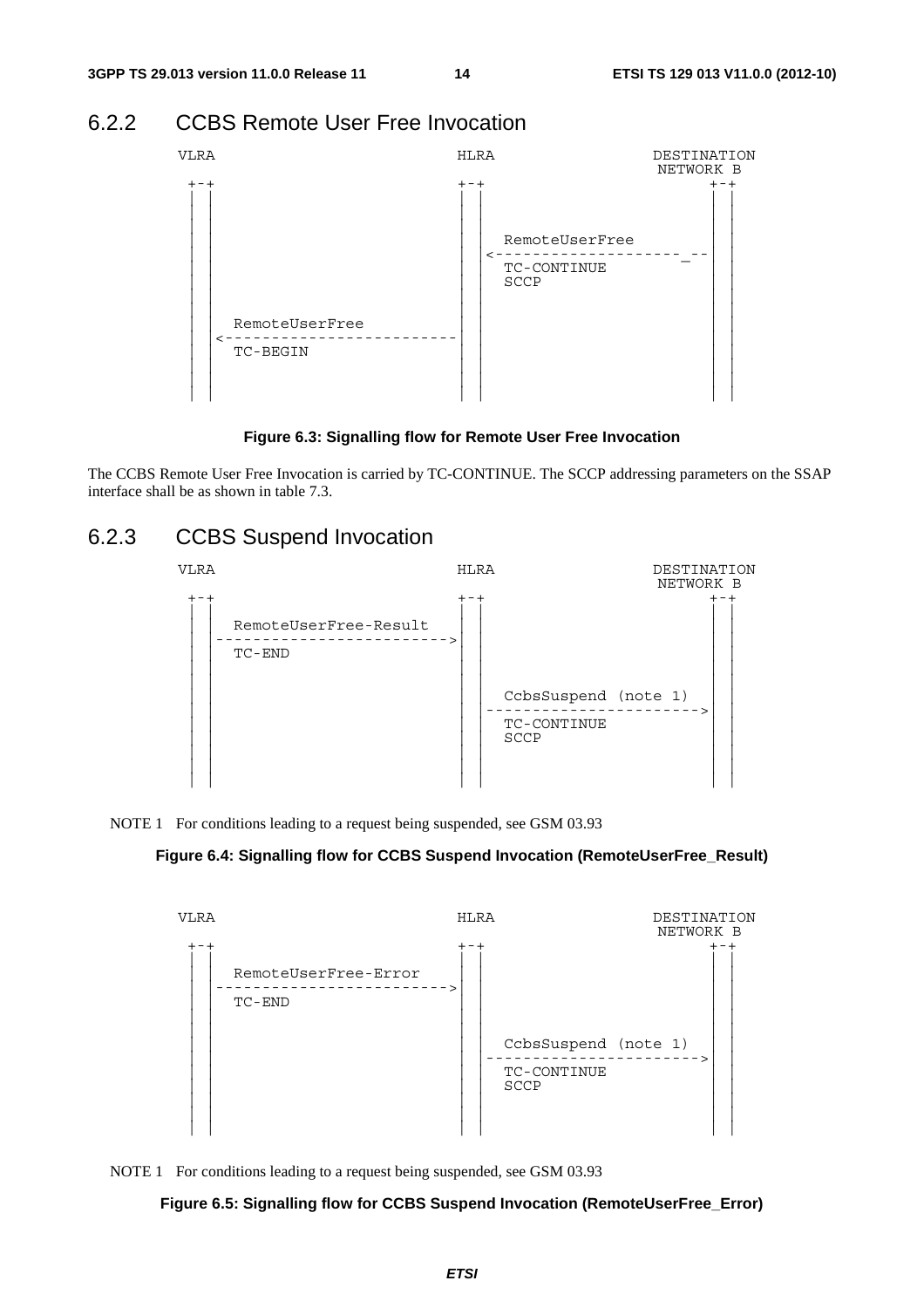#### **3GPP TS 29.013 version 11.0.0 Release 11 15 ETSI TS 129 013 V11.0.0 (2012-10)**

The CCBS Suspend Invocation is carried by TC-CONTINUE. The SCCP addressing parameters on the SSAP interface shall be as shown in table 7.2

### 6.2.4 CCBS Resume Invocation



NOTE 1 For conditions leading to a request being resumed, see GSM 03.93

#### **Figure 6.6: Signalling flow for CCBS Resume Invocation**

The CCBS Resume Invocation is carried by TC-CONTINUE. The SCCP addressing parameters on the SSAP interface shall be as shown in table 7.2.

## 6.3 Dialogue End

## 6.3.1 Normal dialogue end





#### **Figure 6.7: Signalling flow for normal dialogue end**

The normal ending of CCBS dialogue from the B-side is carried by TC-END. The SCCP addressing parameters on the SSAP interface shall be as shown in table 7.3.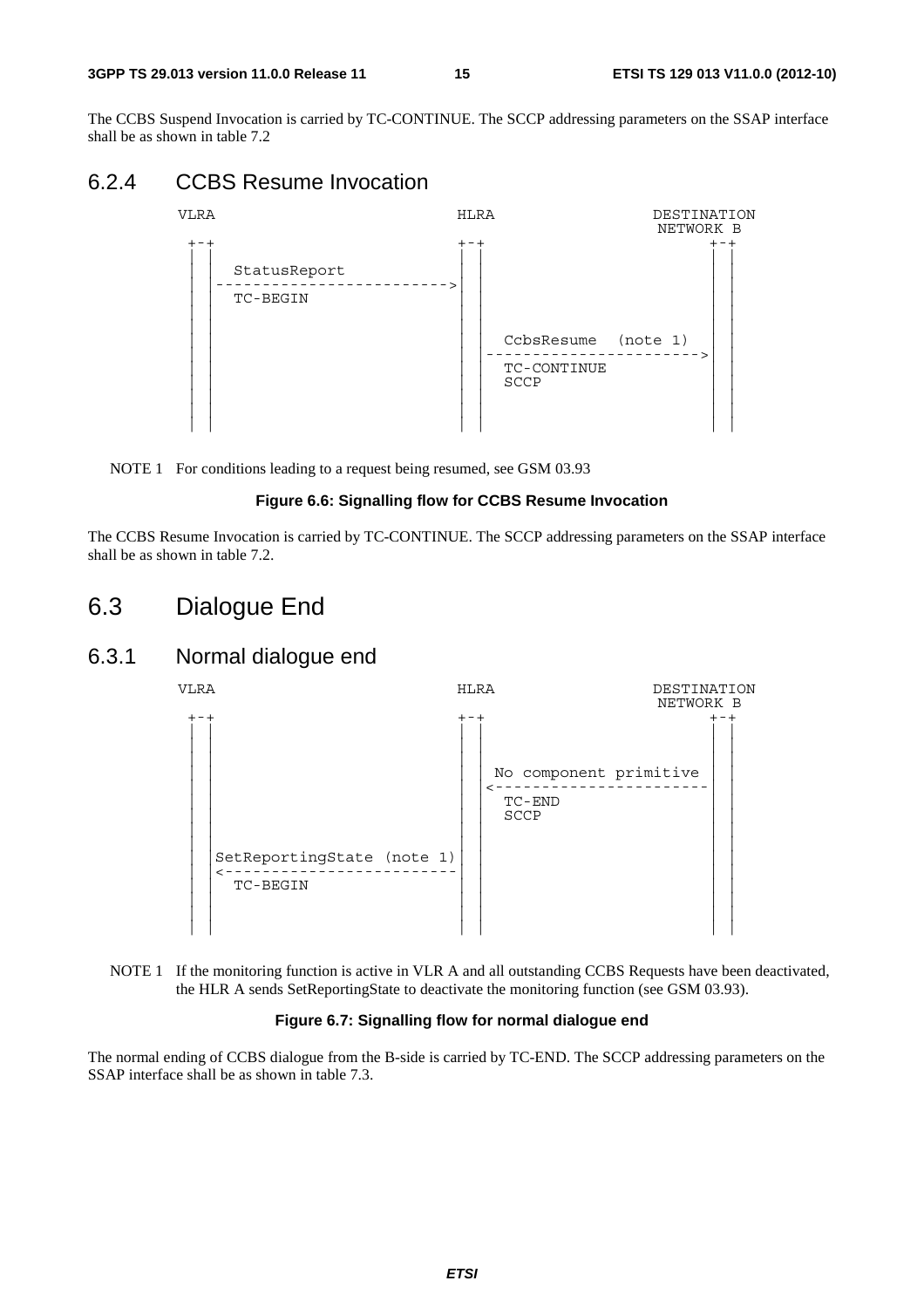### 6.3.2 CCBS Cancel Invocation (from A-side)



NOTE 1 Where all outstanding CCBS Requests have been deactivated, CCBS Cancel is sent to each corresponding Destination Network B with the appropriate Destination Network B E.164 Called Party Address (see GSM 03.93, GSM 04.93).

#### **Figure 6.8: Signalling flow for CCBS Cancel Invocation (from A-side)**

The CCBS Cancel Invocation from the A-side is carried by TC-END. The SCCP addressing parameters on the SSAP interface shall be as shown in table 7.2.

### 6.3.3 CCBS Cancel Invocation (from B-side)



NOTE 1: If the monitoring function is active in VLR A and all outstanding CCBS Requests have been deactivated, the HLR A sends SetReportingState to deactivate the monitoring function (see GSM 03.93).

#### **Figure 6.9: Signalling flow for CCBS Cancel Invocation (from B-side)**

The CCBS Cancel Invocation from the B-side is carried by TC-END. The SCCP addressing parameters on the SSAP interface shall be as shown in table 7.3.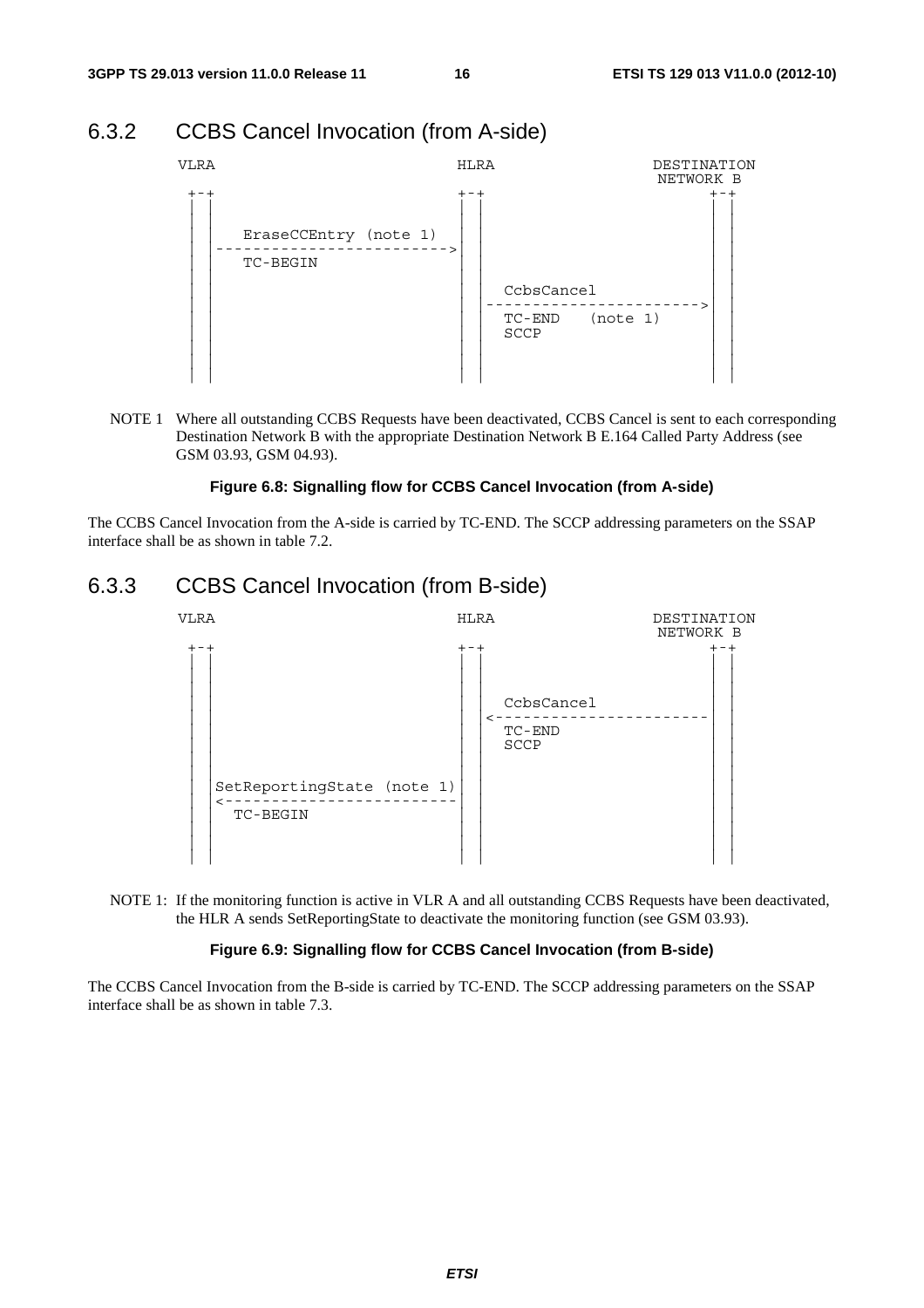## 6.3.4 CCBS Request Error



**Figure 6.10: Signalling flow for CCBS Request Error** 

The CCBS Request Error is carried by TC-END. The SCCP addressing parameters on the SSAP interface shall be as shown in table 7.3.

## 7 Addressing of SCCP layer messages on the SSAP interface

The SCCP layer addressing for messages on the SSAP interface is described.

## 7.1 Use of SCCP

Clarifications and restrictions on the use and coding of the main SCCP parameters impacted by CCBS on the SSAP interface are indicated. See ETS 300 356-18 and the associated references for the full specification on the use of SCCP on the SSAP interface. The SCCP routeing on the SSAP interface shall be based on the Global Title (GT) translation mechanism as for routeing on the international interface. GT addressing shall be used for inter and intra PLMN signalling. This allows any impact of other network features e.g. Mobile Number Portability to be minimised.

## 7.2 Addressing of messages at the originating PLMN

### 7.2.1 TC-BEGIN message from the originating network HLR

The relevant SCCP parameters in the first message from the HLR A transporting TC-BEGIN are shown in table 7.1. All other SCCP parameters shall be as indicated in ETS 300 356-18.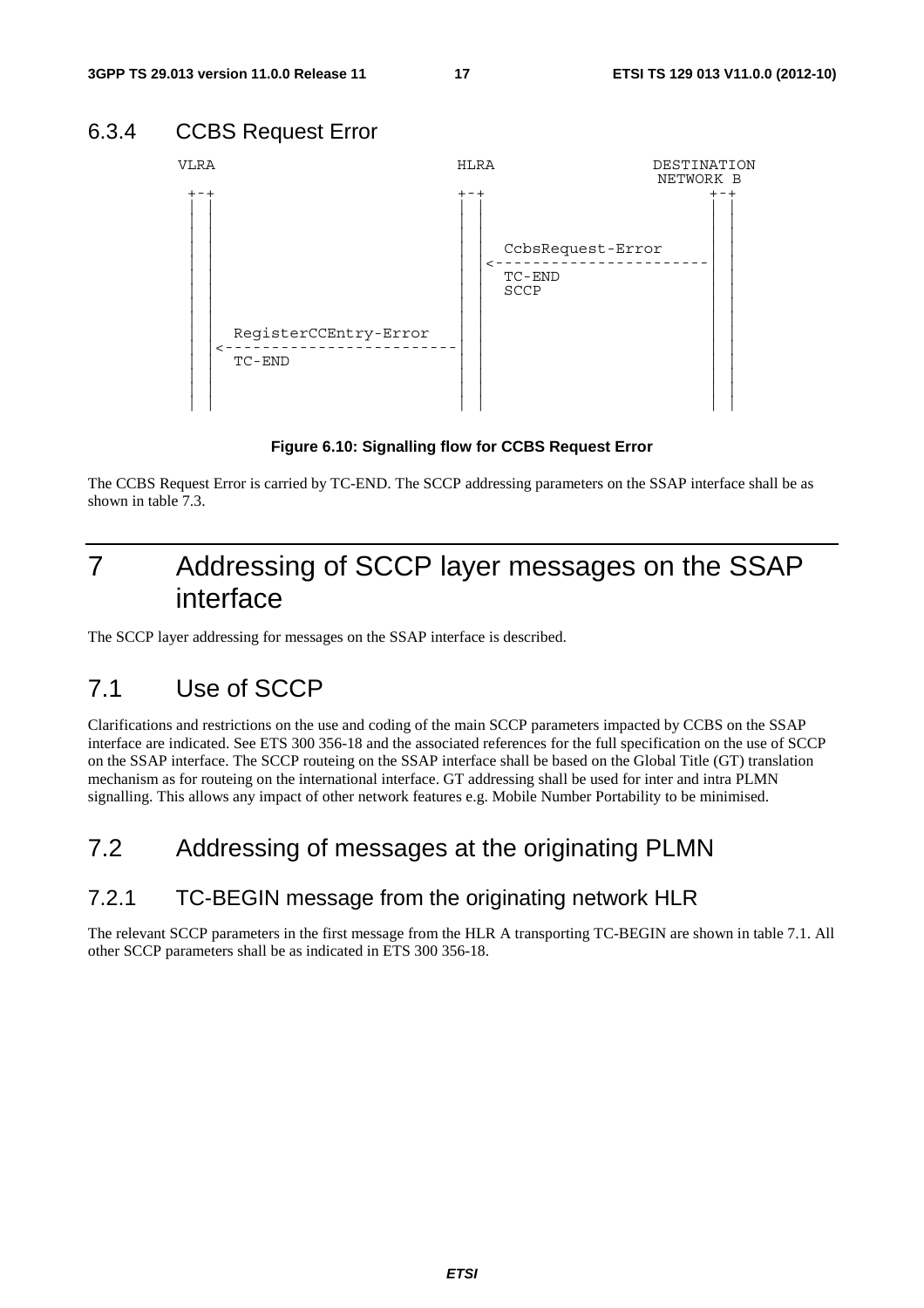| <b>SCCP PARAMETERS for the message</b><br>transporting TC-BEGIN | <b>PARAMETER VALUE</b>                                                                                                                                                                                                                                                    |
|-----------------------------------------------------------------|---------------------------------------------------------------------------------------------------------------------------------------------------------------------------------------------------------------------------------------------------------------------------|
| <b>CdPA-Called Party Address</b>                                | E.164 number of the Called Party. This may be in either international<br>or national E.164 format, see subclause 7.4.1. It is derived from the<br>translatedB-Number parameter which is available from the CCBS<br>application in HLRA, see RegisterCCEntry in GSM 09.02. |
| CgPA-Calling Party Address                                      | E.164 number of HLR A. This may be in either international or<br>national E.164 format, see subclause 7.4.1.                                                                                                                                                              |
| <b>SSN- Subsystem Number</b>                                    | 0000 1011<br>(See ETS 300 356-18)                                                                                                                                                                                                                                         |
| TT-Translation Type                                             | 0001 0001<br>(See ETS 300 356-18)                                                                                                                                                                                                                                         |
| <b>Other SCCP Parameters</b>                                    | See ETS 300 356-18                                                                                                                                                                                                                                                        |

**Table 7.1: SCCP parameters used by HLR A for TC-BEGIN** 

## 7.2.2 TC-CONTINUE, TC-END messages from the originating network HLR

The relevant SCCP parameters in the subsequent messages from the HLR A transporting TC-CONTINUE and TC-END are shown in table 7.2. All other SCCP parameters shall be as indicated in ETS 300 356-18.

| <b>SCCP PARAMETERS for the message</b><br>transporting TC-CONTINUE, TC-END      | <b>PARAMETER VALUE</b>                                                                                                                                                                      |  |
|---------------------------------------------------------------------------------|---------------------------------------------------------------------------------------------------------------------------------------------------------------------------------------------|--|
| <b>CdPA-Called Party Address</b>                                                | The Called Party Address is the E.164 address of the calling entity in<br>the destination network that was received in the first response<br>message from the destination network (note 1). |  |
| CgPA-Calling Party Address                                                      | E.164 number of HLR A. This may be in either international or<br>national E.164 format as used in the message transporting TC-<br>BEGIN, see subclause 7.4.1.                               |  |
| <b>SSN- Subsystem Number</b>                                                    | 0000 1011<br>(See ETS 300 356-18)                                                                                                                                                           |  |
| TT-Translation Type                                                             | 0001 0001<br>(See ETS 300 356-18)                                                                                                                                                           |  |
| <b>Other SCCP Parameters</b>                                                    | See ETS 300 356-18                                                                                                                                                                          |  |
| NOTE 1 If the destination network is a GSM PLMN, this is E.164 number of HLR B. |                                                                                                                                                                                             |  |

## 7.3 Addressing of messages at the destination PLMN

### 7.3.1 TC-CONTINUE, TC-END messages from the destination network HLR

The relevant SCCP parameters in the first and subsequent messages from the HLR B transporting TC-CONTINUE and TC-END are shown in table 7.3. All other SCCP parameters shall be as indicated in ETS 300 356-18.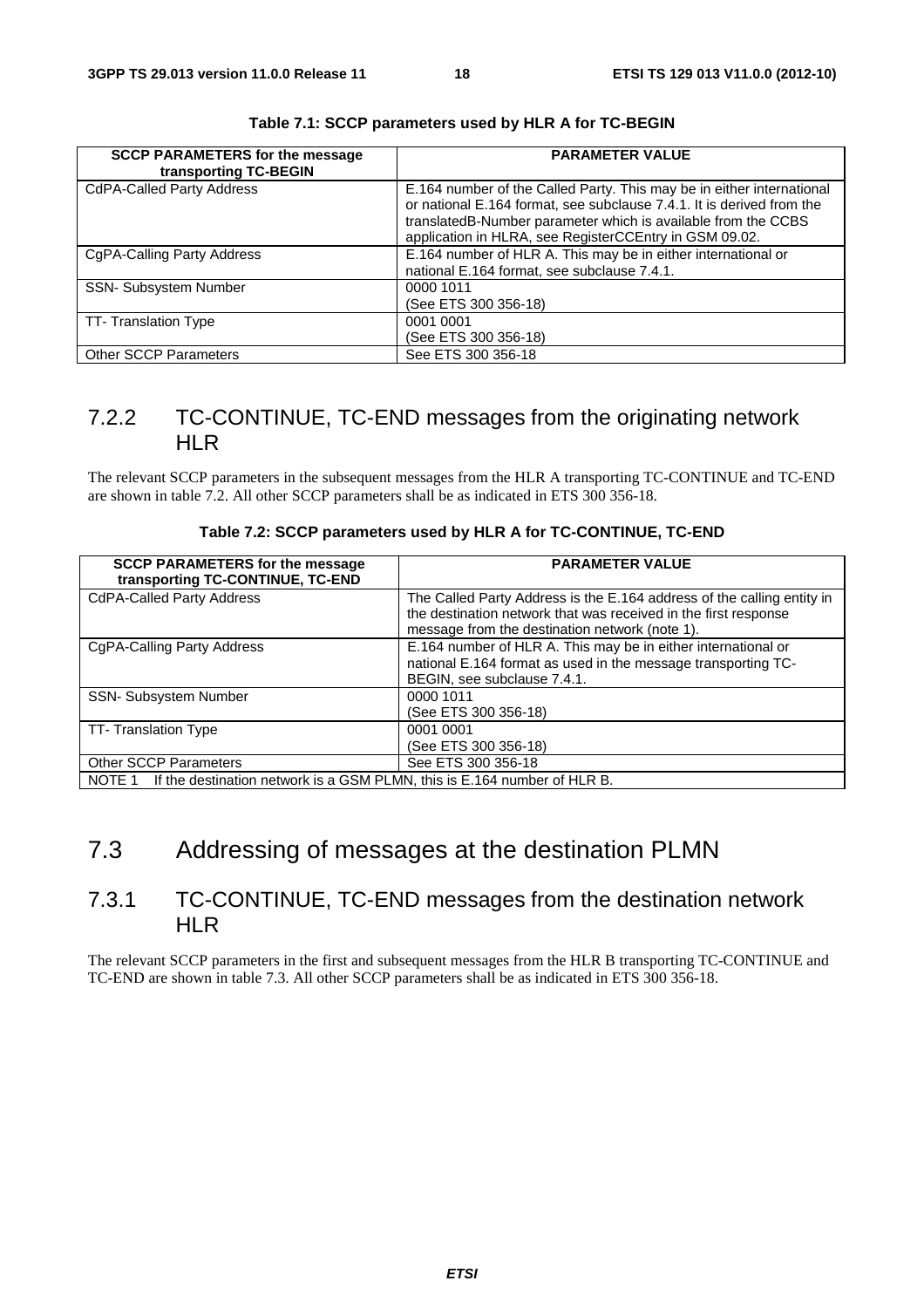| <b>SCCP PARAMETERS for the message</b><br>transporting TC-CONTINUE, TC-END                                                                                                                      | <b>PARAMETER VALUE</b>                                                                                                                                                                                   |  |  |  |
|-------------------------------------------------------------------------------------------------------------------------------------------------------------------------------------------------|----------------------------------------------------------------------------------------------------------------------------------------------------------------------------------------------------------|--|--|--|
| <b>CdPA-Called Party Address</b>                                                                                                                                                                | The Called Party Address is the E.164 address of the calling entity in<br>the originating network that was received in the first message<br>transporting TC-BEGIN from the originating network (note 1). |  |  |  |
| CgPA-Calling Party Address                                                                                                                                                                      | E.164 number of HLR B. This may be in either international or<br>national E.164 format, see subclause 7.4.2 (note 2)                                                                                     |  |  |  |
| <b>SSN- Subsystem Number</b>                                                                                                                                                                    | 0000 1011<br>(See ETS 300 356-18)                                                                                                                                                                        |  |  |  |
| TT-Translation Type                                                                                                                                                                             | 0001 0001<br>(See ETS 300 356-18)                                                                                                                                                                        |  |  |  |
| <b>Other SCCP Parameters</b>                                                                                                                                                                    | See ETS 300 356-18                                                                                                                                                                                       |  |  |  |
| NOTE 1 If the originating network is a GSM PLMN, this is E.164 number of HLR A.<br>NOTE 2 The E.164 number of HLRB is used as this allows any impact of other network features to be minimised. |                                                                                                                                                                                                          |  |  |  |

**Table 7.3: SCCP parameters for TC-CONTINUE, TC-END used by HLR B** 

## 7.4 Number formats of the SCCP address parameters

The Called and Calling Party Address information in SCCP should be in international E.164 format. Optionally national format E.164 addresses may be used in SCCP for routeing of national traffic. For this, the HLR has to modify the addresses which are in international E.164 format to a national E.164 format. If a national format E.164 option is used, all involved network nodes in a given country (i.e. the originating network, any transit networks and the destination network) need support that option. As negotiation is not possible, the option selected by the originating network shall determine the addressing used for all messages which are a part of a single dialogue.

### 7.4.1 Originating PLMN

The Called and Calling Party Address information in SCCP should be in international E.164 format.

The originating network HLR A may use the SCCP Called Party Address in national E.164 format if the called destination (as indicated by the translatedB-number) is in the same country as HLR A.

The originating network HLR A may use the SCCP Calling Party Address in national E.164 format if the called destination (as indicated by the translatedB-number) is in the same country as HLR A.

The originating network HLR A shall ensure that the SCCP Called and Calling Party Addresses are either both in international format or national format.

## 7.4.2 Destination PLMN

The Called and Calling Party Address information in SCCP should be in international E.164 format.

The destination network HLR B may use the SCCP Called Party Address in national E.164 format if the originating network is in the same country as HLR B.

The destination network HLR B may use the SCCP Calling Party Address in national E.164 format if the originating network is in the same country as HLR B.

The destination network HLR B shall ensure that the SCCP Called and Calling Party Addresses are either both in international format or national format.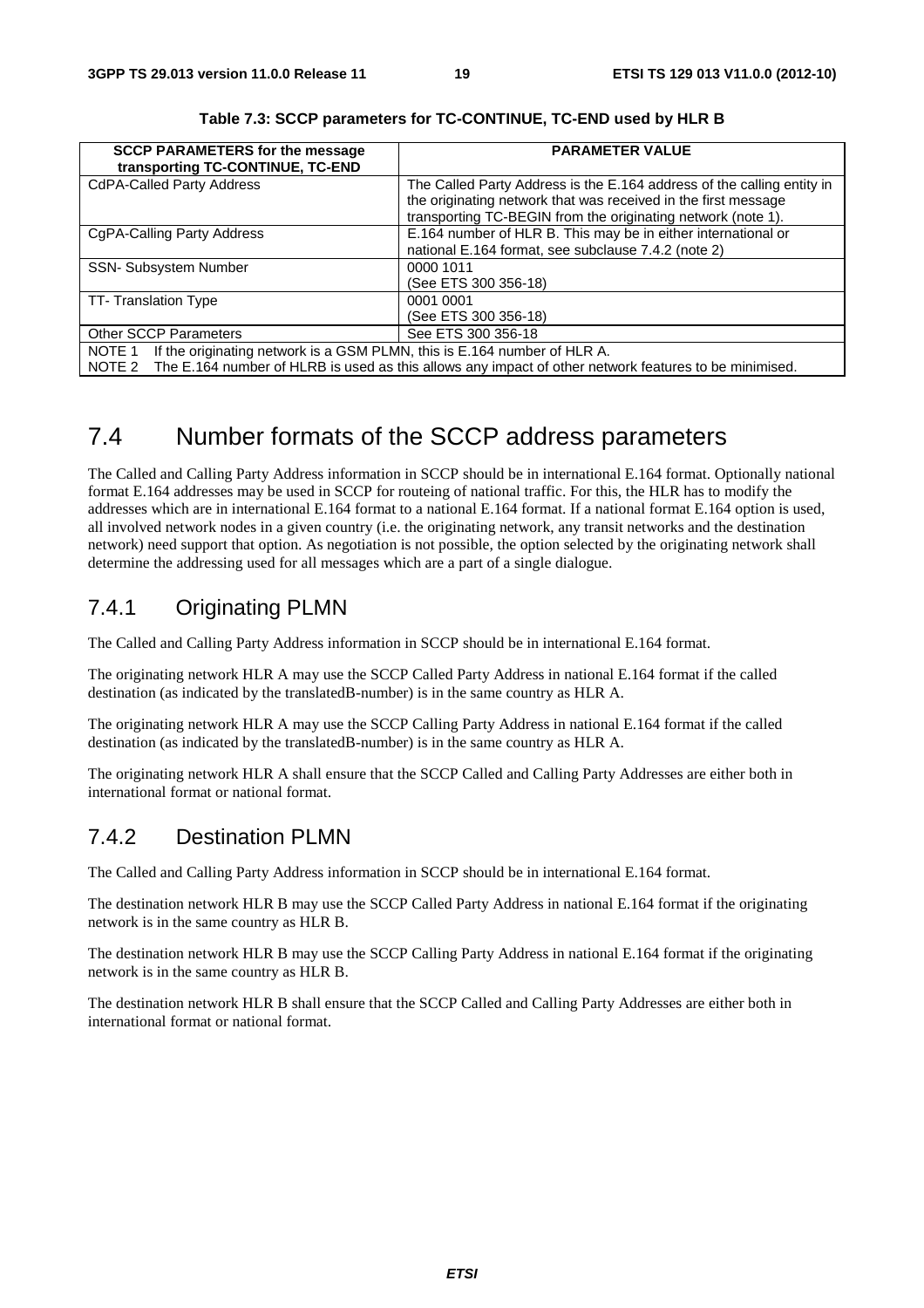## Annex A (informative): Change history

| <b>TSG SA#</b> | <b>Spec</b> | Versi      | <b>CR</b> | <phase></phase> | <b>New Version</b> | Subject/Comment                |
|----------------|-------------|------------|-----------|-----------------|--------------------|--------------------------------|
|                |             | on         |           |                 |                    |                                |
| <b>CN#04</b>   | 29.013      |            |           | <b>R99</b>      | 3.0.0              | Approved at CN#04              |
| <b>CN#11</b>   | 29.013      | 3.0.0      |           | Rel-4           | 4.0.0              | Approved at CN#11              |
| CN#16          | 29.013      | 4.0.0      |           | Rel-4           | 4.0.1              | References updated             |
| CN#16          | 29.013      | 4.0.1      |           | Rel-5           | 5.0.0              | Rel-5 created after CN#16      |
| <b>CN#26</b>   | 29.013      | 5.0.0      |           | Rel-6           | 6.0.0              | Rel-6 created after CN#26      |
| CT#36          | 29.013      | 6.0.0      |           | Rel-7           | 7.0.0              | Upgraded unchanged from Rel-6  |
| CT#42          | 29.013      | 7.0.0      |           | Rel-8           | 8.0.0              | Upgraded unchanged from Rel-7  |
| CT#46          | 29.013      | 8.0.0      | 0006      | Rel-8           | 8.1.0              | ISDN BC mapping                |
| CT#46          | 29.013      | 8.1.0      |           | Rel-9           | 9.0.0              | Upgraded unchanged from Rel-8  |
| 2011-03        | 29.013      | 9.0.0      |           | Rel-10          | 10.0.0             | Update to Rel-10 version (MCC) |
| 2012-09        | 29.013      | $10.0.0$ - |           | <b>Rel-11</b>   | 11.0.0             | Update to Rel-11 version (MCC) |